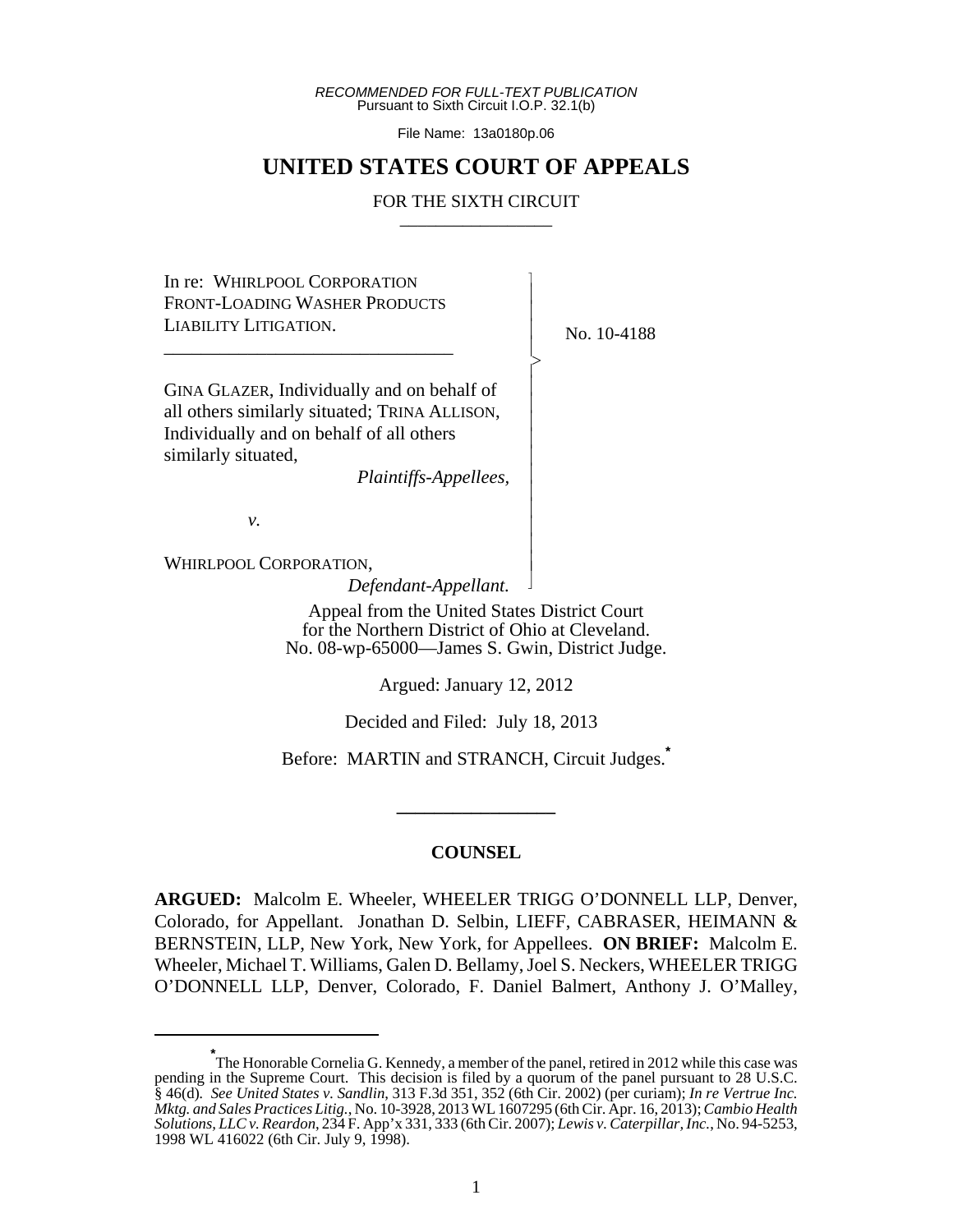VORYS, SATER, SEYMOUR AND PEASE LLP, Cleveland, Ohio, for Appellant. Jonathan D. Selbin, Jason L. Lichtman, LIEFF, CABRASER, HEIMANN & BERNSTEIN, LLP, New York, New York, for Appellees. John H. Beisner, SKADDEN, ARPS, SLATE, MEAGHER & FLOM LLP, Washington, D.C., for Amicus Curiae.

# **OPINION \_\_\_\_\_\_\_\_\_\_\_\_\_\_\_\_\_**

**\_\_\_\_\_\_\_\_\_\_\_\_\_\_\_\_\_**

JANE B. STRANCH, Circuit Judge. Gina Glazer and Trina Allison filed a class action lawsuit on behalf of Ohio consumers against Whirlpool Corporation alleging that design defects in Whirlpool's Duet®, Duet HT®, Duet Sport®, and Duet Sport HT® front-loading washing machines (the Duets) allow mold and mildew to grow in the machines, leading to ruined laundry and malodorous homes. This suit and similar suits filed against Whirlpool in other jurisdictions are consolidated in multi-district litigation managed by the district court in the Northern District of Ohio.

The district court certified a liability class under Federal Rules of Civil Procedure 23(a) and (b)(3) comprised of current Ohio residents who purchased one of the specified Duets in Ohio primarily for personal, family, or household purposes and not for resale, and who bring legal claims for tortious breach of warranty, negligent design, and negligent failure to warn. Proof of damages is reserved for individual determination. *In re Whirlpool Corp. Front-Loading Washer Prods. Liab. Litig.*, No. 1:08–WP–65000, 2010 WL 2756947, at \*4 (N.D. Ohio July 12, 2010). We granted Whirlpool's request to pursue an interlocutory appeal of the class certification decision, Fed. R. Civ. P. 23(f), and we affirmed the district court's opinion and order. *Glazer v. Whirlpool Corp.*, 678 F.3d 409, 421 (6th Cir. 2012). We denied Whirlpool's petition for rehearing by the panel and for rehearing en banc. Whirlpool filed a petition for a writ of certiorari.

The Supreme Court granted Whirlpool's petition, vacated our prior judgment, and remanded the case to this court for further consideration. *Whirlpool Corp. v. Glazer*, 133 S. Ct. 1722 (2013) (mem.). The Supreme Court's order—known as a grant, vacate, and remand order (GVR)—directed us to reconsider the appeal in light of *Comcast Corp.*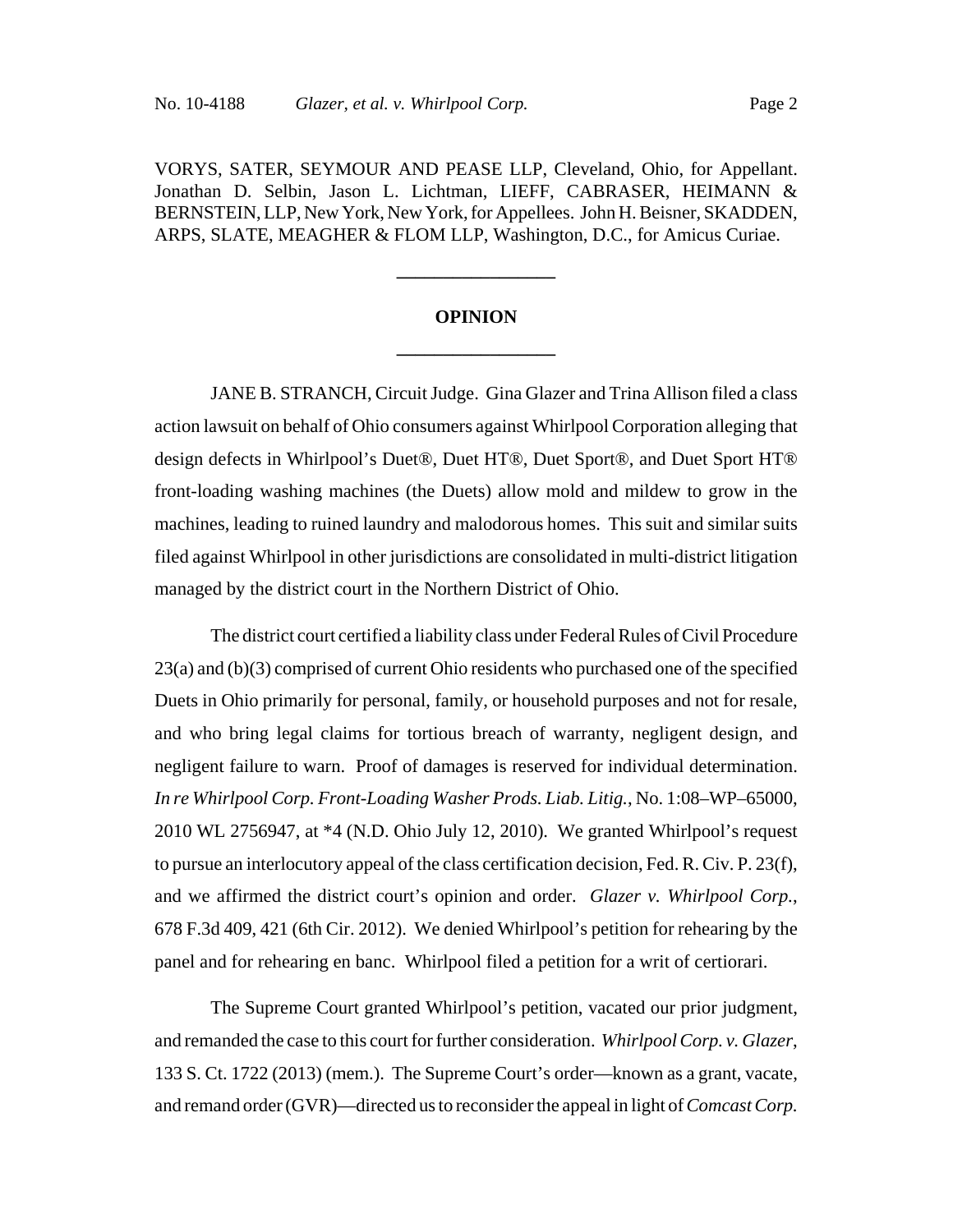*v. Behrend*, 133 S. Ct. 1426 (2013). *See Lawrence v. Chater*, 516 U.S. 163, 165–66 (1996) (per curiam). After reconsideration, and for the reasons set forth below, we AFFIRM the order of the district court certifying a liability class.

## **I. MOTION TO REMAND**

Before returning to the merits of this appeal, we pause briefly to address Whirlpool's motion requesting that the case be remanded so the district court may consider in the first instance whether *Comcast Corp.* affects the class certification decision. Contrary to Whirlpool's suggestion that the GVR order constitutes a merits determination in its favor, our law is clear that a GVR order does not necessarily imply that the Supreme Court has in mind a different result in the case, nor does it suggest that our prior decision was erroneous. *See Cmtys. For Equity v. Mich. High Sch. Athletic Ass'n*, 459 F.3d 676, 680 (6th Cir. 2006) (adhering to original decision). The GVR order is not equivalent to reversal on the merits, *Tyler v. Cain*, 533 U.S. 656, 666 n.6 (2001); *Henry v. City of Rock Hill, 376 U.S. 776, 777 (1964), nor is it "an invitation to reverse." Gonzalez v. Justices of the Mun. Court of Boston*, 420 F.3d 5, 7 (1st Cir. 2005). We must simply determine whether our original decision to affirm the class certification order was correct or whether *Comcast Corp.* compels a different resolution. *See Cmtys. For Equity*, 459 F.3d at 680–81; *Kenemore v. Roy*, 690 F.3d 639, 642 (5th Cir. 2012).

 The cases Whirlpool cites in support of its motion do not persuade us to remand the case to the district court. In *Clark v. Chrysler Corp.*, 80 F. App'x 453, 454 (6th Cir. 2003), the issue on remand from the Supreme Court was whether a punitive damages award violated the defendant's due process rights in light of *State Farm Mut. Auto. Ins. Co. v. Campbell*, 538 U.S. 408 (2003). Whether to grant or deny a motion for remittitur is a discretionary decision for the district court to make and explain after that court has carefully reviewed the trial evidence to determine whether the jury verdict was excessive. *See Sykes v. Anderson*, 625 F.3d 294, 322 (6th Cir. 2010). In that situation it was appropriate for this court to remand the case so that the district court could have the first opportunity to reconsider the damages award.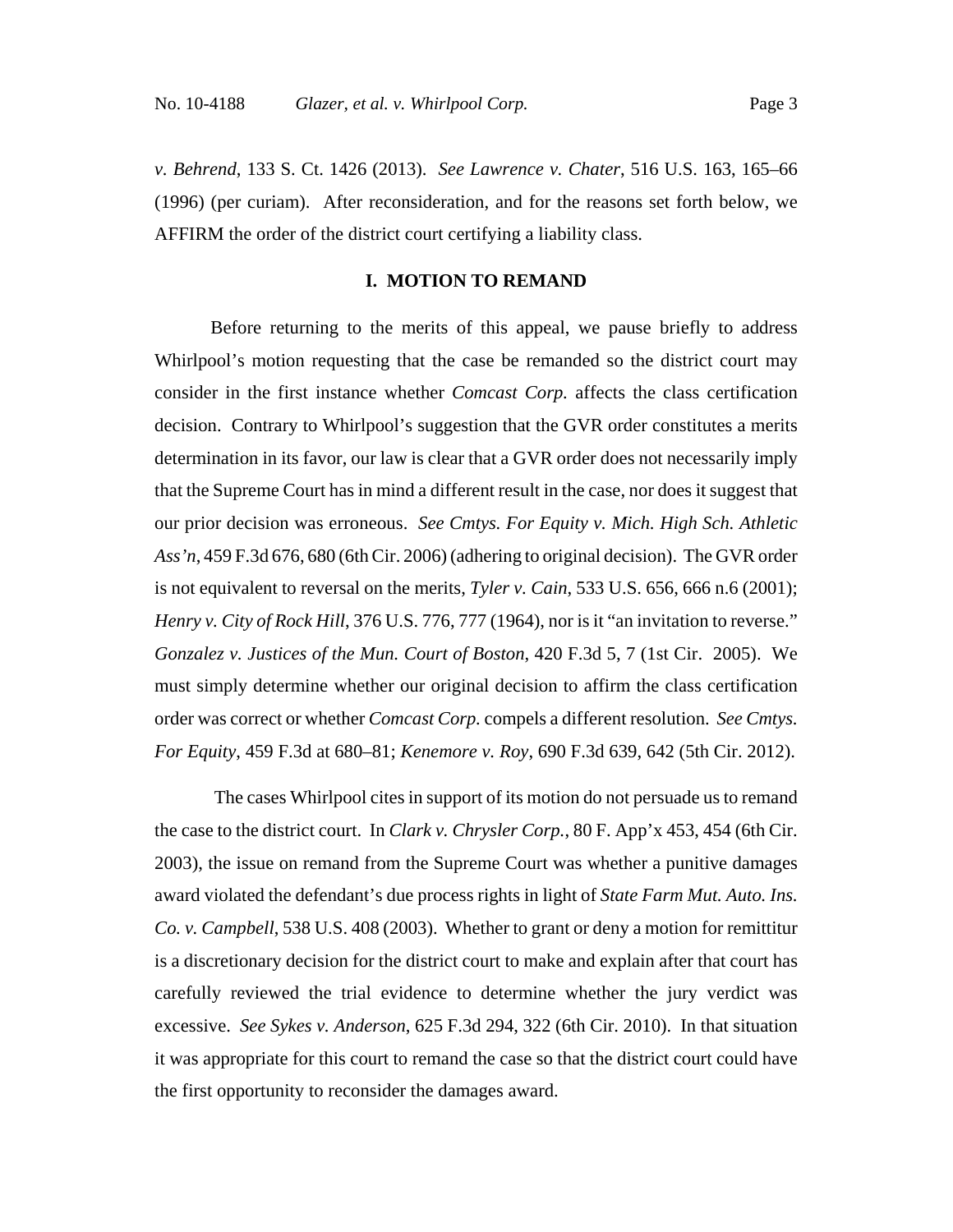In *United States v. Rapanos*, 16 F. App'x 345 (6th Cir. 2001), a defendant was convicted of filling wetlands in violation of the Clean Water Act (CWA). After the Supreme Court decided that the Army Corps of Engineers exceeded its authority in promulgating a pertinent regulation under the CWA, *Solid Waste Agency of N. Cook Cnty. v. United States Army Corps of Eng'rs*, 531 U.S. 159 (2001), this court received a GVR order in *Rapanos* directing reconsideration of that case in light of *Solid Waste Agency*. *Rapanos v. United States*, 533 U.S. 913 (2001) (mem.). This court appropriately remanded the case to the district court to evaluate in the first instance whether *Solid Waste Agency* undermined the foundation of the criminal indictment. *Rapanos*, 16 F. App'x 345.

In *Messer v. Curci*, 881 F.2d 219, 220 (6th Cir. 1989) (en banc), this court held that an "allegation of political patronage hiring, standing alone, does not state a claim for violation of 42 U.S.C. § 1983" and affirmed a judgment dismissing the complaint. The Supreme Court issued a GVR order, *Messer v. Curci*, 497 U.S. 1001 (1990) (mem.), directing reconsideration in light of *Rutan v. Republican Party of Ill.*, 497 U.S. 62 (1990), which held that employment actions based on political affiliation or support impermissibly infringed the First Amendment rights of public employees. Because the *Messer* complaint had been dismissed erroneously, the court immediately remanded the case to the district court to permit the lawsuit to proceed. *Messer v. Curci*, 908 F.2d 103 (6th Cir. 1990). Finally, *United States v. Schmucker*, 766 F.2d 1582, 1583 (6th Cir. 1985), did not involve an interlocutory appeal of a class certification order, and *Kappos v. Hyatt*, 132 S. Ct. 1690 (2012), is distinguishable because that case concerned the procedure for introducing new evidence in district court when a party challenges a patent decision made by the Patent and Trademark Office.

In contrast to the cases cited by Whirlpool, the present GVR order requires us to consider only whether *Comcast Corp.* has any effect on our Rule 23 analysis affirming the district court's certification of a liability class. We undertake the task assigned to us, *see Cmtys. For Equity*, 459 F.3d at 680, deny the motion to remand, *see Addo v. Attorney Gen.*, 355 F. App'x 672, 674–75 (3d Cir. 2009) (denying party's motion to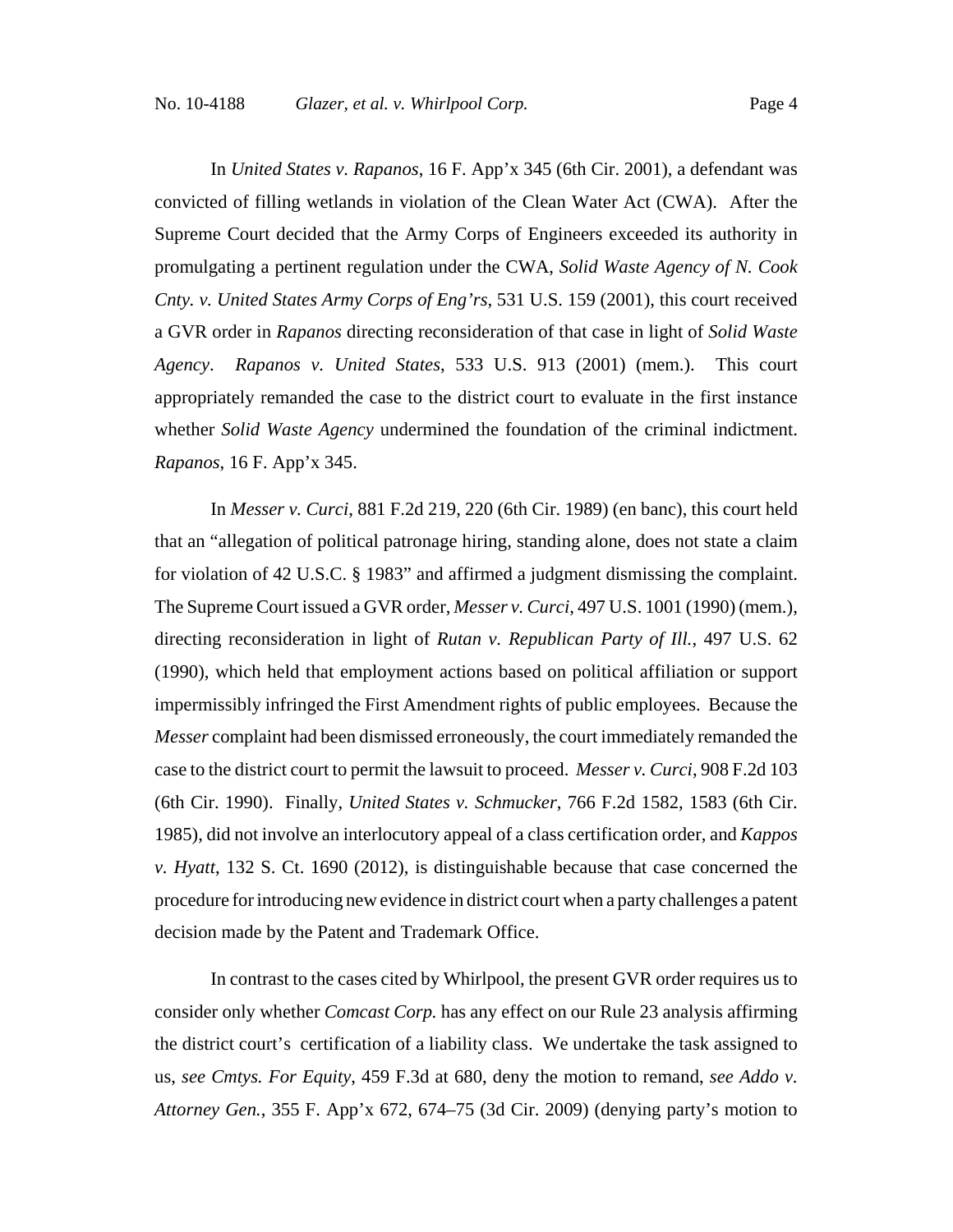remand to district court after receipt of GVR order), and provide our comprehensive analysis of this case.

## **II. FACTS**

The named plaintiffs, Gina Glazer and Trina Allison, are Ohio residents. Whirlpool is a Delaware corporation with its principal place of business in Michigan.

Whirlpool began manufacturing Duets in 2002. The plaintiffs' causes of action rest on the central allegation that all of the Duets share a common design defect—the machines fail to clean properly their own mechanical components to eliminate soil and residue deposits known as "biofilm." The development of biofilm on mechanical parts in turn can lead to rapid growth of mold, mildew, and bacteria in places inside the machines that consumers cannot clean themselves.

Allison purchased a Whirlpool Duet HT® washing machine in 2005 and Glazer bought a Duet Sport® washing machine in 2006. Allison used high efficiency (HE) detergent in her washing machine, while Glazer used a reduced amount of regular detergent. Within six to eight months after their purchases, both plaintiffs noticed the smell of mold or mildew emanating from the machines and from laundry washed in the machines. Allison found mold growing on the sides of the detergent dispenser, and Glazer noticed mold growing on the rubber door seal. Although both plaintiffs allowed the machine doors to stand open as much as possible and also used ordinary household products to clean the parts of the machines they could reach, their efforts achieved only temporary relief from the pungent odors.

Allison contacted Whirlpool about the mold she found growing in the Duet. A company representative instructed her to use the washer's monthly cleaning cycle, add an Affresh™ tablet to the cleaning cycle, and manually clean under the rubber door seal. Allison followed this advice, but the problem persisted. She then contacted a service technician who examined the Duet. He could only advise Allison to leave the door open between laundry cycles to allow the machine to air-dry. Glazer also complained to Whirlpool about mold growing in the Duet she purchased. A company representative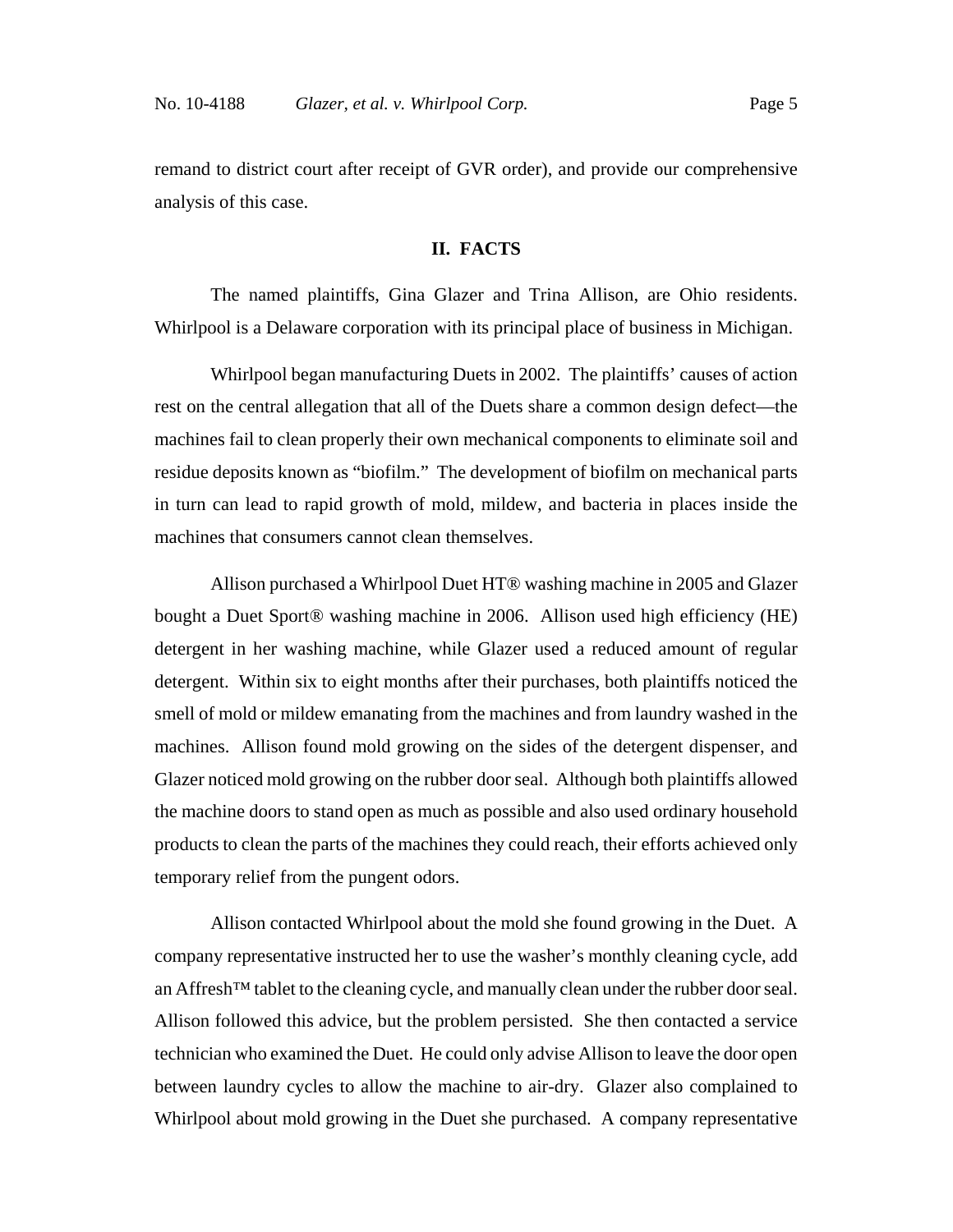advised her to switch from regular detergent to HE detergent and Glazer did so. She did not, however, utilize the Duet's cleaning cycle as recommended in Whirlpool's Use and Care Guide.

Both plaintiffs continued to experience mold growth in the Duets. Neither of them knew at the time of purchase that a Duet could develop mold or mildew inside the machine. If Whirlpool had disclosed this information, plaintiffs allege they would have made different purchasing decisions.

According to the evidence presented in support of the motion for class certification, the Duet® and Duet HT® front-loading washing machines are built on the "Access" platform, sharing nearly identical engineering. Although a few functions vary across the Duet models built on the "Access" platform, most model differences are aesthetic. The smaller-capacity Duet Sport® and Duet Sport HT® front-loading washing machines are built on the "Horizon" platform. With a few differences in function or styling, all Duet models built on the "Horizon" engineering platform are nearly identical. In addition, the "Access" and "Horizon" engineering platforms are also nearly identical to each other. The only two differences are that the "Access" platform is slightly larger than the "Horizon" and the "Access" platform is tilted a few degrees from the horizontal axis, while the "Horizon" platform is not. Front-loading machines are designed for use with HE detergent.

While all washing machines can potentially develop some mold or mildew after a period of use, front-loading machines promote mold or mildew more readily because of the lower water levels used and the higher moisture content within the machines, combined with reduced ventilation. Plaintiffs' expert witnesses, Dr. R. Gary Wilson, Whirlpool's former Director of Laundry Technology from 1976 to 1999, and Dr. Chin S. Yang, a microbiologist, opine that the common design defect in the Duets is their failure to clean or rinse their own components to remove soil residues on which fungi and bacteria feed, producing offensive odors. Dr. Wilson emphasized that the Duets fail to self-clean the back of the tub holding the clothes basket, the aluminum bracket used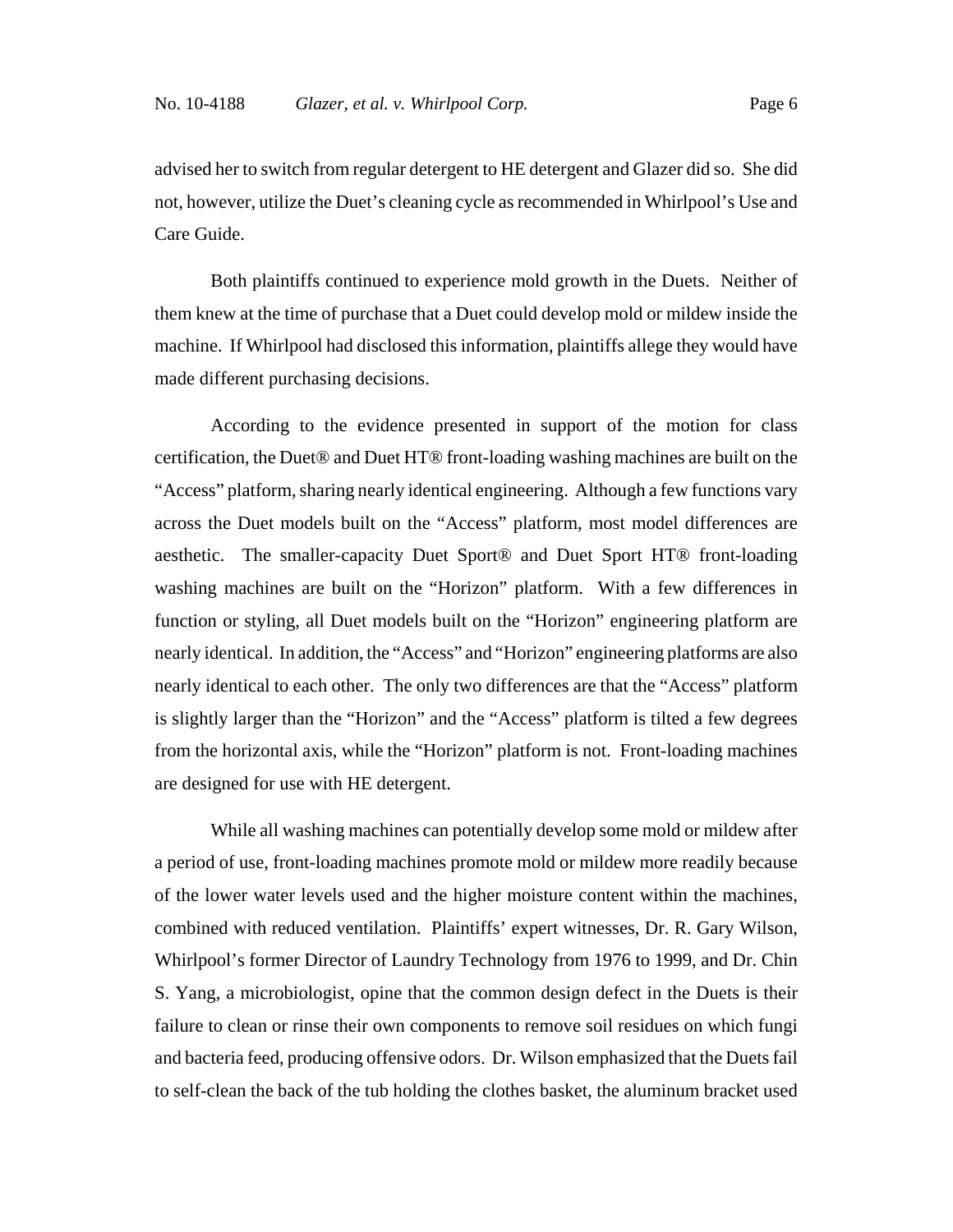to attach the clothes basket to the tub, the sump area, the pump strainer and drain hose, the door gasket area, the air vent duct, and the detergent dispenser duct.

Plaintiffs' evidence confirms that Whirlpool knew the designs of its "Access" and "Horizon" platforms contributed to residue buildup resulting in rapid fungal and bacterial growth. As early as September 2003, consumers began complaining to Whirlpool about the mold problem at the rate of two to three calls per day. When company representatives instructed the consumers to lift up the rubber door gaskets on their machines, common findings were deposits of water, detergent, and fabric softener, with concomitant growth of mold or mildew. Service technicians who examined consumers' Duets confirmed the existence of residue deposits and mold growing inside the machines. Whirlpool received complaints from numerous consumers who reported breathing difficulties after repair technicians scrubbed the Duets in their homes, releasing mold spores into the air.

In 2004 Whirlpool formed an internal team to analyze the mold problem and formulate a plan. In gathering information about the consumer complaints, Whirlpool engineers learned that both the "Access" and "Horizon" platforms were involved and the mold problem was not restricted to certain models or certain markets. Whirlpool's team also discovered that mold growth could occur before the Duets were two to four years old, that traditional household cleaners were not effective treatments, and that consumer laundry habits, including use of non-HE detergent, might exacerbate mold growth but did not cause it.

In a memorandum directed to other team members dated June 24, 2004, Anthony Hardaway, Whirlpool's Lead Engineer, Advance Chemistry Technology, wrote that mold growth in the Duets "occurs under all/any common laundry conditions" and "[d]ata to date show consumer habits are of little help since mold (always present) flourished under all conditions seen in the Access platform." R. 130-4. Hardaway further stated: "As both a biologist and a chemist this problem is very troubling in that we are fooling ourselves if we think that we can eliminate mold and bacteria when our HA wash platforms are the ideal environment for molds and bacteria to flourish. Perhaps we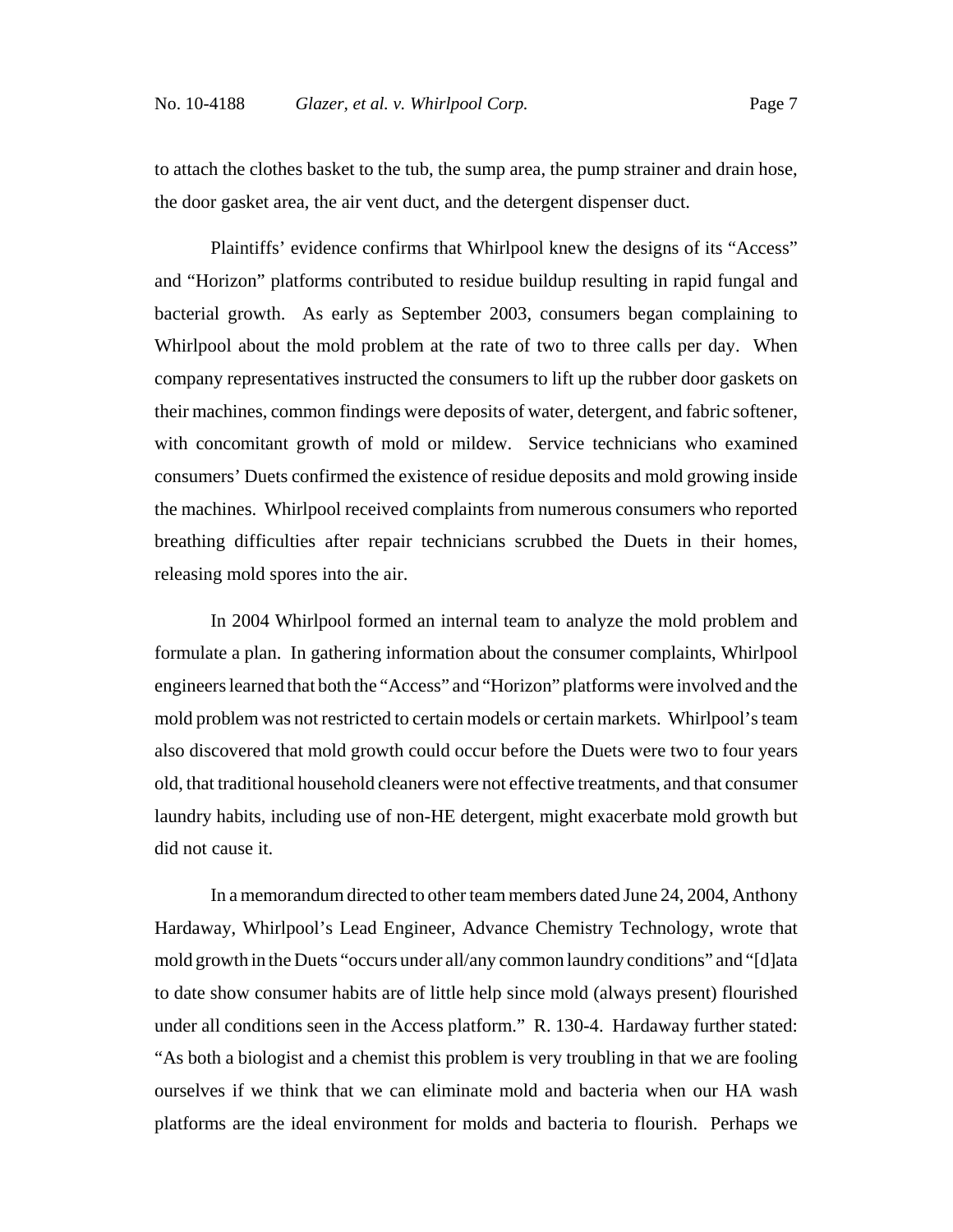should shift our focus to 'handling'/'controlling' mold and bacterial levels in our products." *Id.*

In public statements about mold complaints, Whirlpool adopted the term "biofilm" to avoid alarming consumers with words like "mold," "mildew," "fungi," and "bacteria." Although Whirlpool contemplated issuing a warning to consumers about the mold problem, plaintiffs' expert evidence indicates Whirlpool failed to warn the public adequately about the potential for mold growth in the Duets.

Later in 2004, Hardaway and other members of the Whirlpool team discussed redesign of the tub used on the "Horizon" platform because pooling of soil and water served as a nucleation site for mold and bacteria growth. They determined that the "Access" platform's webbed tub structure was extremely prone to water and soil deposits, and the aluminum basket cross-bar was highly susceptible to corrosion because of biofilm. A number of design factors contributed to this corrosion, including insufficient draining of water at the end of a wash cycle and water flowing backward through the non-return valve between the tub and the drain pump. Laboratory analyses confirmed that the composition of biofilm found in Duets built on the "Horizon" and "Access" platforms was identical. In light of these findings, Whirlpool made certain design changes to later generations of Duets.

By 2005, Whirlpool began manufacturing Duets with a special cycle intended to clean the internal parts of the machine. Engineers knew, however, that the new cleaning cycle would not remove all residue deposits. They were concerned that the cleaning cycle might not be effective to control mold growth and that consumers' use of bleach in the cleaning cycle—as recommended by Whirlpool in its consumer Use and Care Guides—would increase corrosion of aluminum machine parts. Internal Whirlpool documents acknowledged by this time that the available data indicated 35% of Duet customers had complained about odor in the Duets and that complaints continued to increase in all markets.

By March 2006 Whirlpool engineers recognized that consumers might notice black mold growing on the bellows or inside the detergent dispenser, and that laundry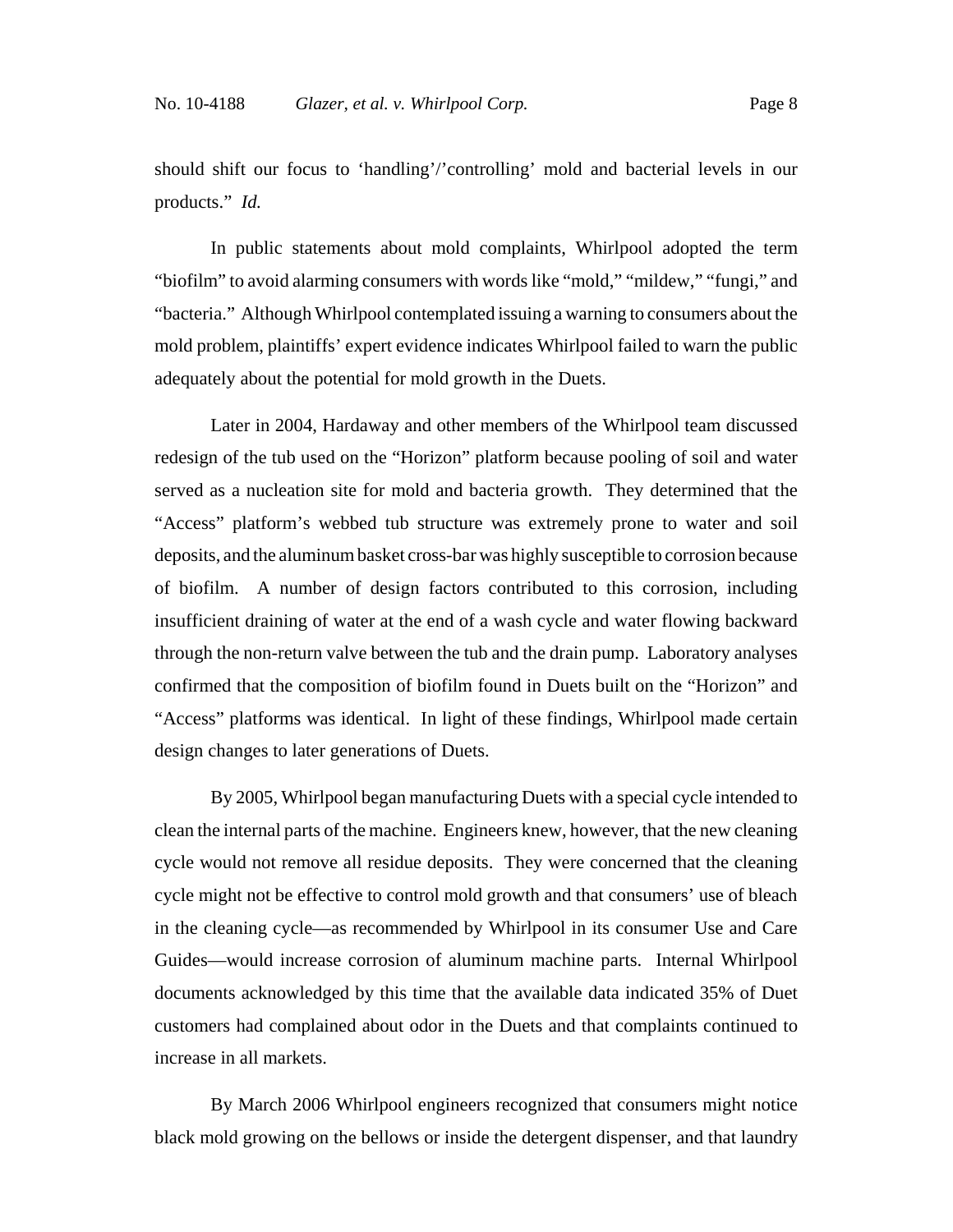would smell musty if a Duet was "heavily infected." By late 2006, Whirlpool had received over 1.3 million complaint calls at its customer care centers and had completed thousands of service calls nationwide.

Faced with increasing complaints about mold growth in Duets and fully aware that other brands were not immune from similar problems, Whirlpool decided to formulate new cleaning products for all front-loading washing machines, regardless of make or model. The company expected this "revolutionary" product to produce a new revenue stream of \$50 million to \$195 million based on the assumption that 50% percent of the 14 million front-loading washing machine owners of any brand might be looking for a solution to an odor problem with their machines.

In September 2007 Whirlpool introduced two new cleaning products to the retail market: Affresh™ tablets for front-loading washing machines in use from zero to twelve months, and Affresh™ tablets with six door seal cleaning cloths for front-loading washing machines in use more than twelve months. To encourage sales of these products, Whirlpool marketed Affresh™ as "THE solution to odor causing residue in HE washers." The company placed samples of Affresh<sup>™</sup> in all new HE washing machines that it manufactured and changed its Use and Care Guides to advise consumers to use an Affresh™ tablet in the first cleaning cycle to remove manufacturing oil and grease. Whirlpool believed this advice would encourage consumers to use the cleaning cycle and  $Affresh^{TM}$  tablets regularly—like teaching vehicle owners to change the oil in their cars periodically. Whirlpool instructed its service technicians and call centers to recommend the use of Affresh™ to consumers. But as plaintiff Allison learned from experience, even using Affresh™ tablets in the Duet's special cleaning cycle did not cure the mold problem.

Whirlpool shipped 121,033 "Access" platform Duet washing machines to Ohio from 2002 through March 2009. The company shipped 41,904 "Horizon" platform Duet Sport washing machines to Ohio during the period 2006 through March 2009.

In opposing the motion for class certification, Whirlpool asserted that most Duet owners have not experienced mold growth in their washing machines and that the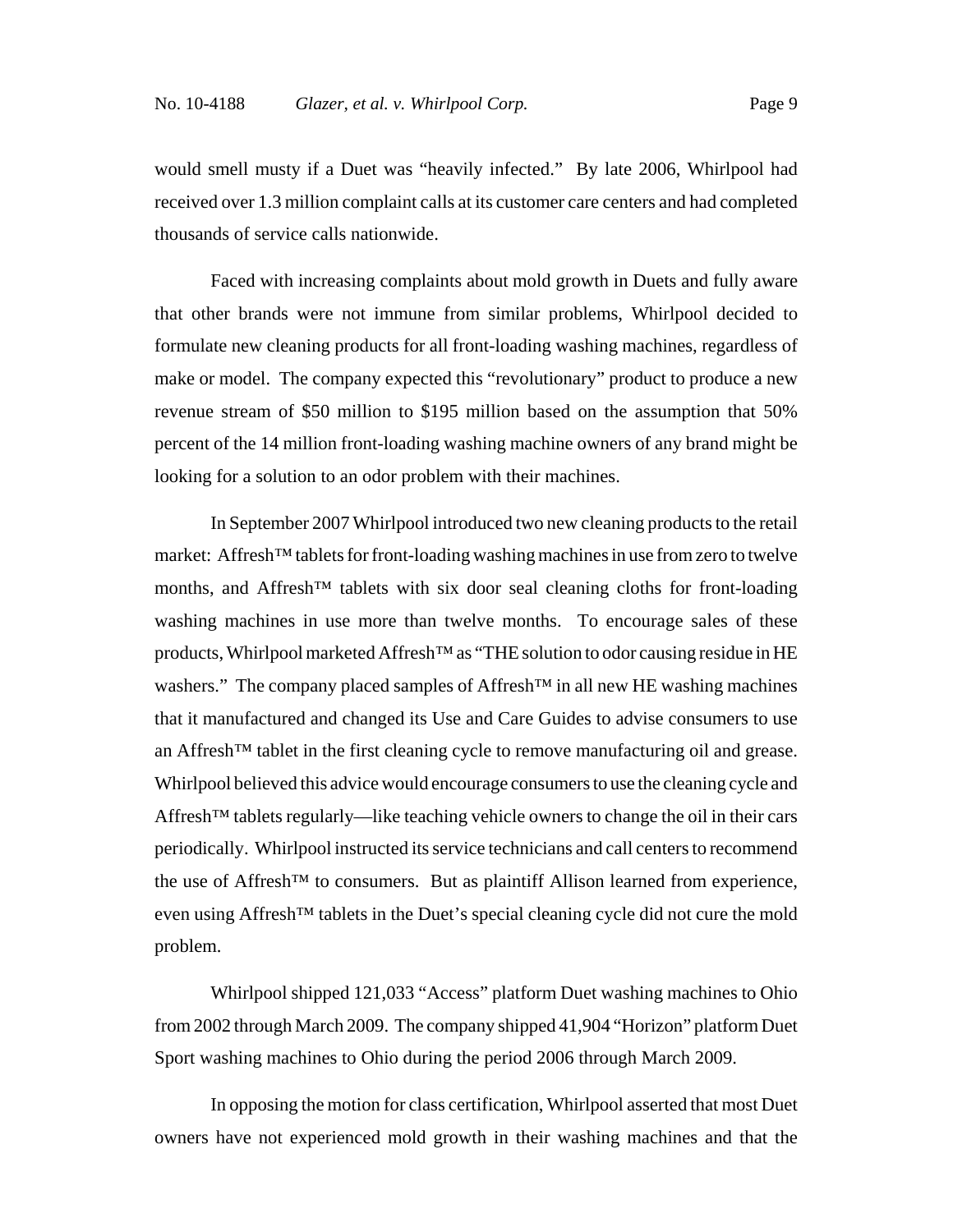incidence of mold growth in the Duets is actually quite rare. As a result, consumers who have not experienced the mold problem cannot prove injury to establish Whirlpool's tort liability under Ohio law. The company also contended that class certification was inappropriate because the Duets were built on different platforms, representing twentyone different models over a period of nine model years. According to Whirlpool, the plaintiffs must prove liability as to each separate model—a task that would defeat the class action prerequisites of commonality, predominance, and superiority. Whirlpool also emphasized that consumers' laundry habits and experiences with the Duets are so diverse that the named plaintiffs are not typical of the class; hence, they may not serve as class representatives. In support of these positions, Whirlpool presented deposition excerpts, affidavits from employees and satisfied Duet owners, expert reports, internal company documents, photographs, copies of Use and Care Guides, and various articles from Consumer Reports. Although Whirlpool requested and was granted permission to present live testimony at the class action certification hearing, the company ultimately did not present any testimony at the hearing.

After assimilating the extensive factual record and the parties' oral arguments on the motion to certify a class, the district court determined that the Rule  $23(a)$  and (b)(3) prerequisites were met as to all issues of liability on plaintiffs' claims for tortious breach of warranty, negligent design, and negligent failure to warn. The court certified the following liability class:

All persons who are current residents of Ohio and purchased a Washing Machine (defined as Whirlpool Duet®, Duet HT®, and Duet Sport® Front-Loading Automatic Washers) for primarily personal, family or household purposes, and not for resale, in Ohio, excluding (1) Whirlpool, any entity in which Whirlpool has a controlling interest, and its legal representatives, officers, directors, employees, assigns, and successors; (2) Washing Machines purchased through Whirlpool's Employee Purchase Program; (3) the Judge to whom this case is assigned, any member of the Judge's staff, and any member of the Judge's immediate family; (4) persons or entities who distribute or resell the Washing Machines; (5) government entities; and (6) claims for personal injury, wrongful death, and/or emotional distress.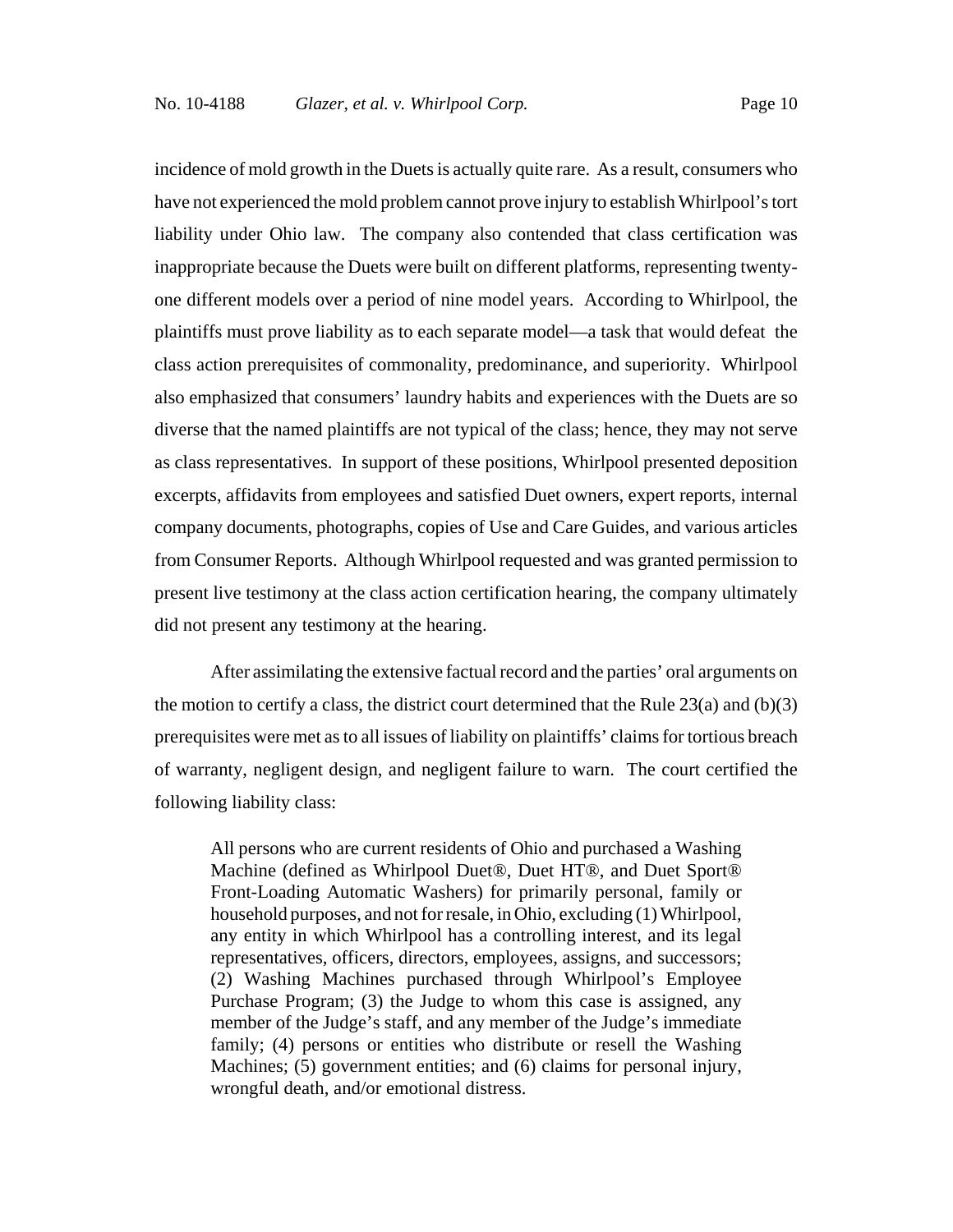The court declined to certify a class on plaintiffs' separate claim under the Ohio Consumer Sales Practice Act, and that claim is not before us. Whirlpool promptly appealed the district court's order certifying the liability class.

## **III. ANALYSIS**

#### **A. Standard of Review**

A district court has broad discretion to decide whether to certify a class. *In re Am. Med. Sys., Inc.*, 75 F.3d 1069, 1079 (6th Cir. 1996). This court has described its appellate review of a class certification decision as "narrow," *Davis v. Cintas Corp.*, No. 10-1662, 2013 WL 2343302, at \*5 (6th Cir. May 30, 2013), and as "very limited." *Olden v. LaFarge Corp.*, 383 F.3d 495, 507 (6th Cir. 2004). We will reverse the class certification decision in this case only if Whirlpool makes a strong showing that the district court's decision amounted to a clear abuse of discretion. *See Olden*, 383 F.3d at 507. "An abuse of discretion occurs if the district court relies on clearly erroneous findings of fact, applies the wrong legal standard, misapplies the correct legal standard when reaching a conclusion, or makes a clear error of judgment." *Young v. Nationwide Mut. Ins. Co.*, 693 F.3d 532, 536 (6th Cir. 2012) (citing *Pipefitters Local 636 Ins. Fund v. Blue Cross Blue Shield of Mich.*, 654 F.3d 618, 629 (6th Cir. 2011), *cert. denied*, 132 S. Ct. 1757 (2012)). We will not find an abuse of discretion unless we reach a "definite and firm conviction" that the district court "committed a clear error of judgment." *See id.* (citation and internal quotation marks omitted).

#### **B. The Class Action Certification**

#### *1. The requirements of Rule 23(a) and (b)(3)*

We must begin our analysis with a recognition that the "class action is 'an exception to the usual rule that litigation is conducted by and on behalf of the individual named parties only.'" *Wal-Mart Stores, Inc. v. Dukes*, 131 S. Ct. 2541, 2550 (2011) (quoting *Califano v. Yamasaki*, 442 U.S. 682, 700–01 (1979)). To obtain class certification, the plaintiffs must show that "(1) the class is so numerous that joinder of all members is impracticable; (2) there are questions of law or fact common to the class;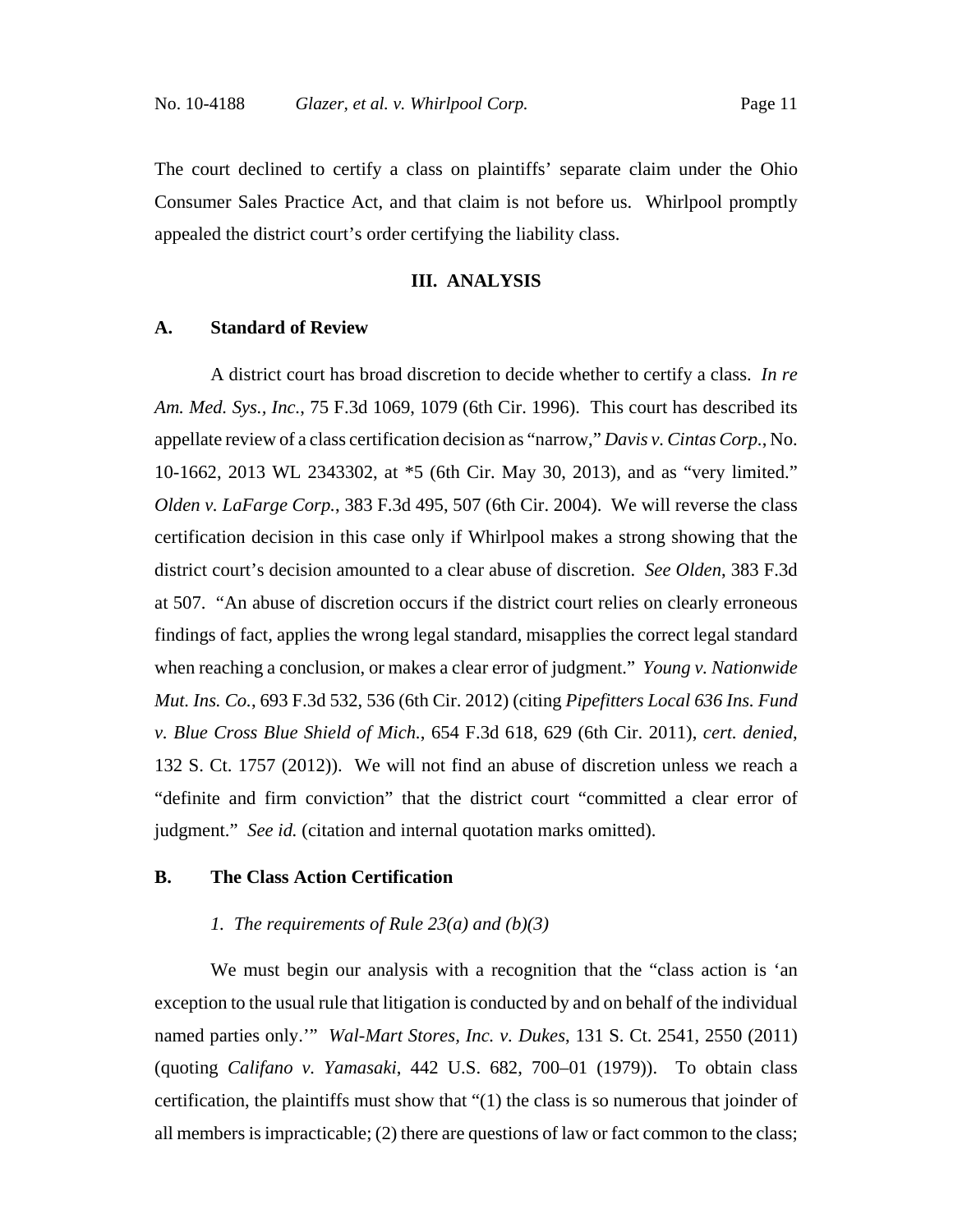(3) the claims or defenses of the representative parties are typical of the claims or defenses of the class; and (4) the representative parties will fairly and adequately protect the interests of the class." Fed. R. Civ. P. 23(a). These four requirements—numerosity, commonality, typicality, and adequate representation—serve to limit class claims to those that are fairly encompassed within the claims of the named plaintiffs because class representatives must share the same interests and injury as the class members. *Dukes*, 131 S. Ct. at 2550.

In addition to fulfilling the four prerequisites of Rule  $23(a)$ , the proposed class must also meet at least one of the three requirements listed in Rule 23(b). *Dukes*, 131 S. Ct. at 2548; *Young*, 693 F.3d at 537. The plaintiffs sought class certification under Rule 23(b)(3), which requires the district court to find "that the questions of law or fact common to class members predominate over any questions affecting only individual members" and that the class action is "superior to other available methods" to adjudicate the controversy fairly and efficiently. The plaintiffs carry the burden to prove that the class certification prerequisites are met, *In re Am. Med. Sys., Inc.*, 75 F.3d at 1079, and the plaintiffs, as class representatives, were required to establish that they possess the same interest and suffered the same injury as the class members they seek to represent. *Dukes*, 131 S. Ct. at 2550.

#### *2. Consideration of the merits at the class certification stage*

Class certification is appropriate if the court finds, after conducting a "rigorous analysis," that the requirements of Rule 23 have been met. *Dukes*, 131 S. Ct. at 2551; *Young*, 693 F.3d at 537; *Daffin v. Ford Motor Co.*, 458 F.3d 549, 552 (6th Cir. 2006). Ordinarily, this means that the class determination should be predicated on evidence presented by the parties concerning the maintainability of the class action. *In re Am. Med. Sys., Inc.*, 75 F.3d at 1079. On occasion "it may be necessary for the court to probe behind the pleadings before coming to rest on the certification question," *Gen. Tele. Co. of Southwest v. Falcon*, 457 U.S. 147, 160 (1982), and "rigorous analysis" may involve some overlap between the proof necessary for class certification and the proof required to establish the merits of the plaintiffs' underlying claims. *Dukes*, 131 S. Ct. at 2551.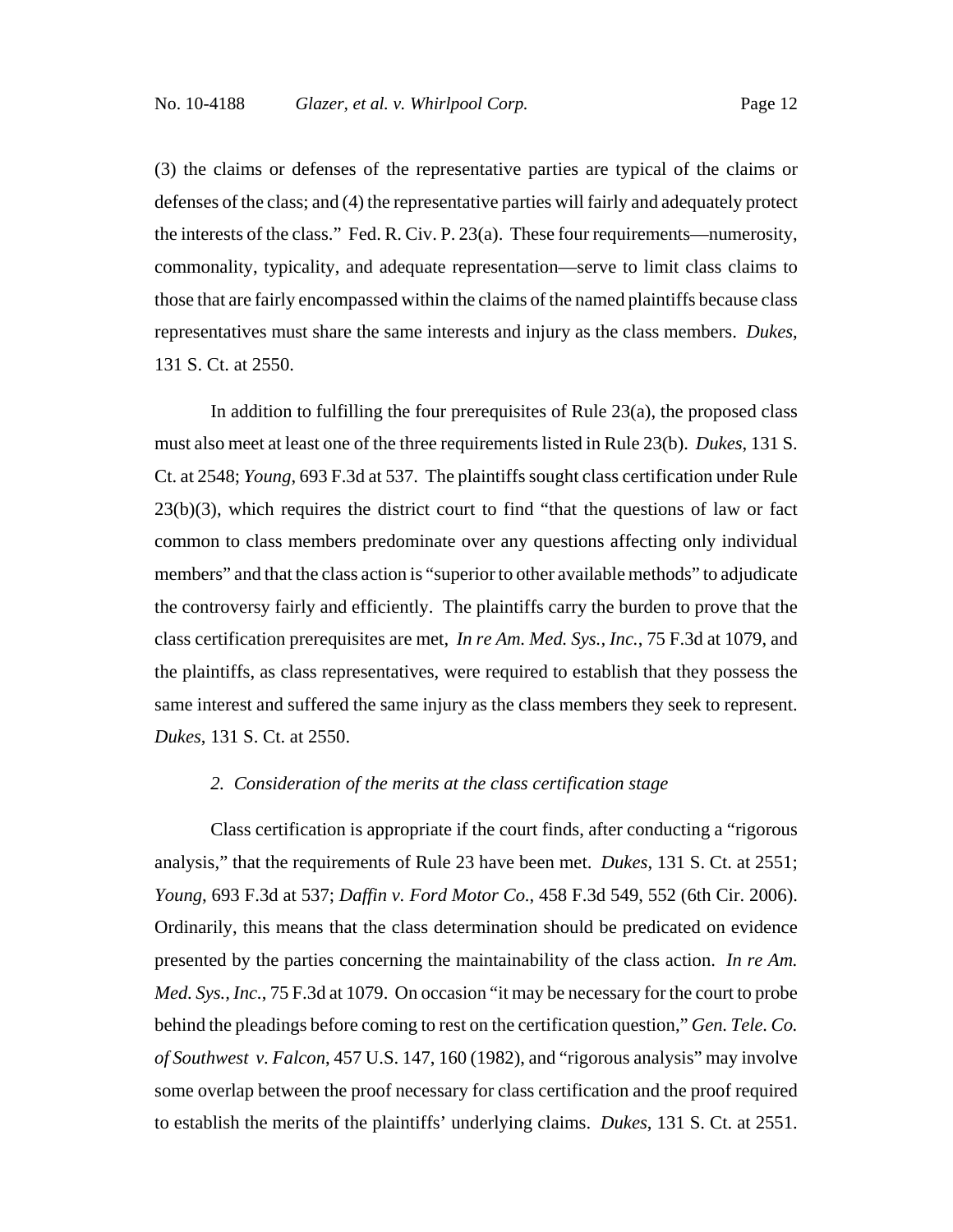There is nothing unusual about "touching aspects of the merits in order to resolve preliminary matters . . . [because doing so is] a familiar feature of litigation." *Id.* at 2552. But permissible inquiry into the merits of the plaintiffs' claims at the class certification stage is limited:

Rule 23 grants courts no license to engage in free-ranging merits inquiries at the certification stage. Merits questions may be considered to the extent—but only to the extent—that they are relevant to determining whether the Rule 23 prerequisites for class certification are satisfied.

*Amgen Inc. v. Conn. Retirement Plans & Trust Funds*, 133 S. Ct. 1184, 1194–95 (2013) (citing *Dukes*, 131 S. Ct. at 2552 n.6 (quoting *Eisen v. Carlisle & Jacquelin*, 417 U.S. 156, 177 (1974)).

Whirlpool asserts that the district court inappropriately relied on *Eisen* to avoid deciding on the merits several questions of fact arising from the evidence presented by the parties in connection with the motion to certify a class. In *Eisen*, the Supreme Court expressed the view that "nothing in either the language or history of Rule 23 . . . gives a court any authority to conduct a preliminary inquiry into the merits of a suit in order to determine whether it may be maintained as a class action." *Eisen*, 417 U.S. at 177. This court interpreted *Eisen* to mean that "Rule 23 does not *require* a district court, in deciding whether to certify a class, to inquire into the merits of the plaintiff's suit." *Beattie v. CenturyTel, Inc.*, 511 F.3d 554, 560 (6th Cir. 2007)(emphasis added).

The Supreme Court's recent opinions in *Amgen* and *Dukes* now clarify that some inquiry into the merits may be necessary to decide if the Rule 23 prerequisites are met. *Amgen*, 133 S. Ct. at 1194–95; *Dukes*, 131 S. Ct. at 2551–52. *Amgen*, however, admonishes district courts to consider at the class certification stage only those matters relevant to deciding if the prerequisites of Rule 23 are satisfied. *See Amgen*, 133 S. Ct. at 1194–95. In other words, district courts may not "turn the class certification proceedings into a dress rehearsal for the trial on the merits." *Messner v. Northshore Univ. HealthSys.*, 669 F.3d 802, 811 (7th Cir. 2012).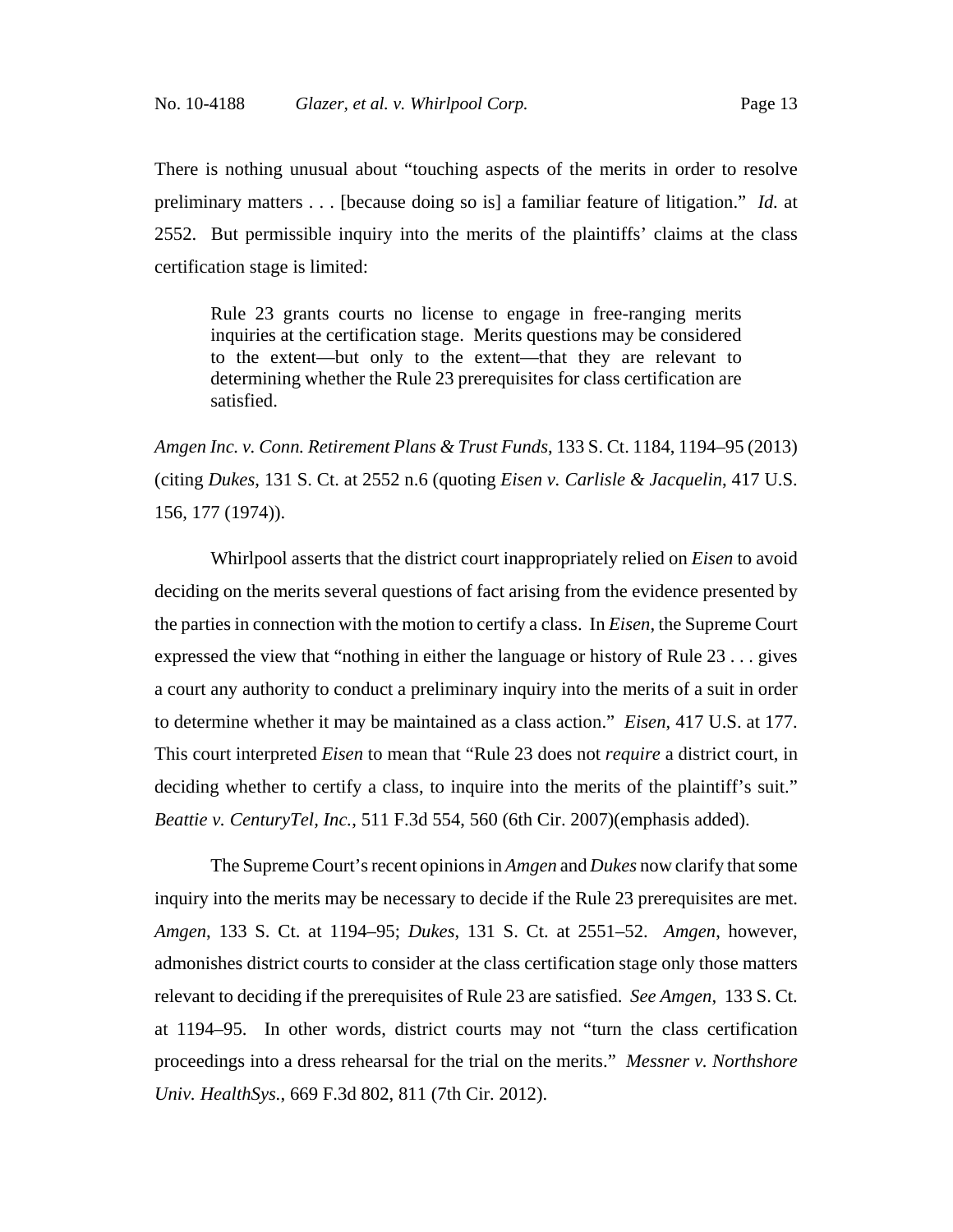Though the district court below, acting in 2010, referenced the *Eisen* language that a merits inquiry is not *required* to decide class certification, we are satisfied that the court considered relevant merits issues with appropriate reference to the evidence. The record contained extensive material including: numerous corporate documents; extensive affidavits from the parties' experts and witnesses; Whirlpool's successful evidentiary motion practice; and the court's grant of Whirlpool's motion to present live testimony at the class certification hearing—a right that Whirlpool subsequently chose not to exercise. After reviewing the factual record and entertaining oral argument, the district court considered merits issues relevant in deciding whether the plaintiffs met the Rule 23 prerequisites for class certification. *See Amgen*, 133 S. Ct. at 1194–95. The court denied certification on one legal claim then certified only a liability class on the remaining legal claims, reserving all damages questions for individual determination. By sifting the abundant evidence through the sieve of the legal claims, the court satisfied the requirement to perform a "rigorous analysis." *Dukes*, 131 S. Ct. at 2551; *Gooch v. Life Investors Ins. Co. of Am.*, 672 F.3d 402, 418 (6th Cir. 2012) (rejecting similar argument and concluding the district court "probed behind the pleadings, considering all of the relevant documents that were in evidence"). Consequently, we turn to our review of the court's findings on the four Rule 23(a) factors.

## *3. Plaintiffs' proof on the Rule 23(a) prerequisites*

#### **a. Numerosity**

Whirlpool mounts no specific challenge to the potential size of the class. While no strict numerical test exists to define numerosity under Rule  $23(a)(1)$ , "substantial" numbers of affected consumers are sufficient to satisfy this requirement. *Daffin*, 458 F.3d at 552. Whirlpool shipped thousands of Duets to Ohio for retail sale. Evidence of these shipments to retailers is sufficient to show numerosity of a class consisting of all Ohio residents who purchased a Duet in Ohio primarily for personal, family or household purposes. *See id.*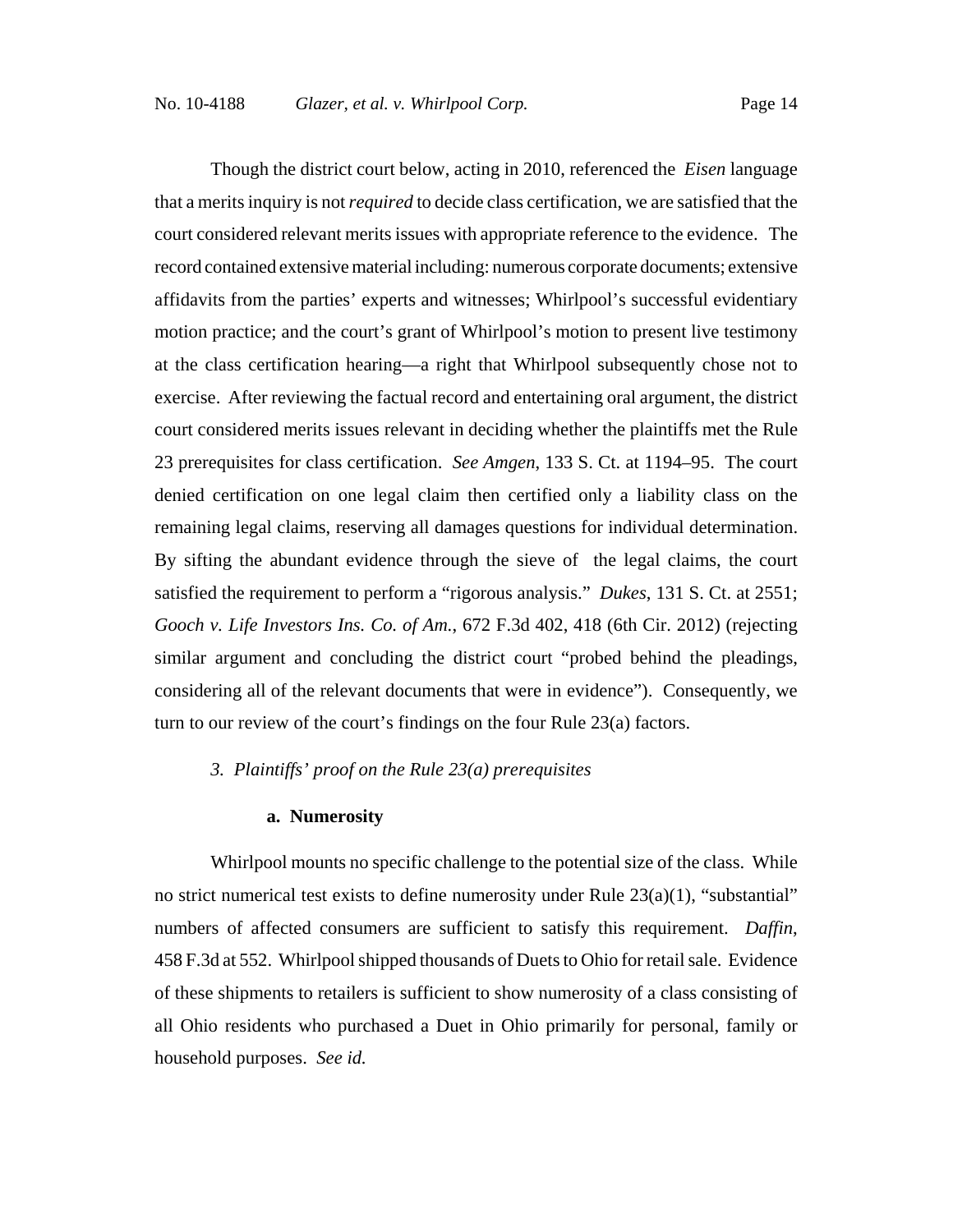## **b. Commonality, typicality, and fair representation**

The central issues in this appeal spring from the remaining prerequisites of Rule 23. A class action may be maintained if "there are questions of law or fact common to the class" and the plaintiffs' claims "are typical of the claims . . . of the class." Fed. R. Civ. P.  $23(a)(2) \& (a)(3)$ .

To demonstrate commonality, plaintiffs must show that class members have suffered the same injury. *Dukes*, 131 S. Ct. at 2551. "Their claims must depend upon a common contention . . . of such a nature that it is capable of classwide resolution—which means that determination of its truth or falsity will resolve an issue that is central to the validity of each one of the claims in one stroke." *Id.* This inquiry focuses on whether a class action will generate common answers that are likely to drive resolution of the lawsuit. *Id.*

Typicality is met if the class members' claims are "fairly encompassed by the named plaintiffs' claims." *Sprague v. Gen. Motors Corp.*, 133 F.3d 388, 399 (6th Cir. 1998) (en banc) (quoting *In re Am. Med. Sys.*, 75 F.3d at 1082)). This requirement insures that the representatives' interests are aligned with the interests of the represented class members so that, by pursuing their own interests, the class representatives also advocate the interests of the class members. *Id.*

These two concepts of commonality and typicality "tend to merge" in practice because both of them "serve as guideposts for determining whether under the particular circumstances maintenance of a class action is economical and whether the named plaintiff's claim and the class claims are so interrelated that the interests of the class members will be fairly and adequately protected in their absence." *Dukes*, 131 S. Ct. at 2551 n.5. In addition, commonality and typicality tend to merge with the requirement of adequate representation, although the latter factor also brings into play any concerns about the competency of class counsel and any conflicts of interest that may exist. *Id.* Due to the intertwined nature of commonality, typicality, and adequate representation, we consider them together.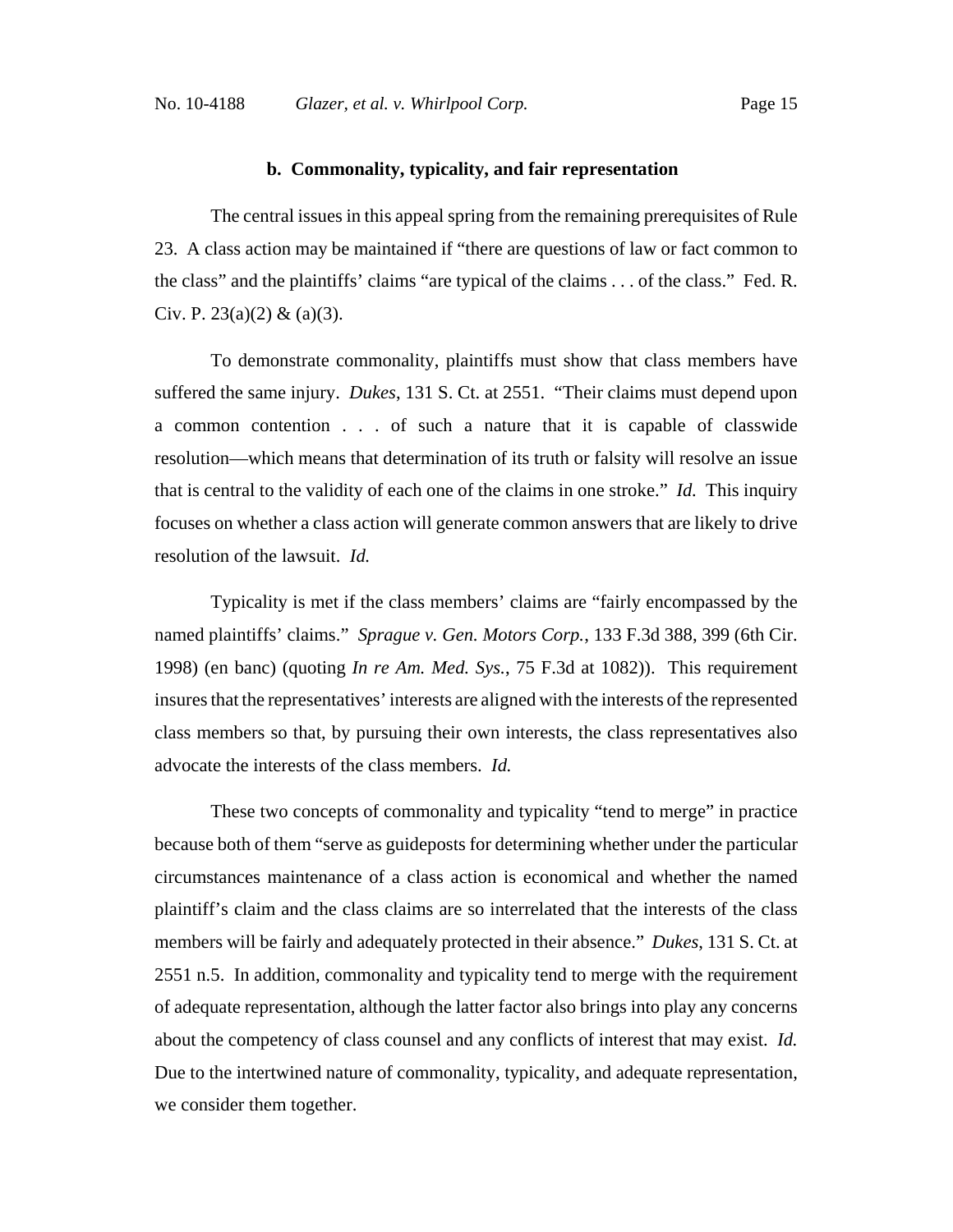We start from the premise that there need be only one common question to certify a class. *See Sprague,* 133 F.3d at 397. Here the district court identified two primary questions that will produce in one stroke answers that are central to the validity of the plaintiffs' legal claims: (1) whether the alleged design defects in the Duets proximately cause mold or mildew to develop in the machines and (2) whether Whirlpool adequately warned consumers who purchased Duets about the propensity for mold growth in the machines. A quick review of the elements of plaintiffs' legal claims under Ohio law explains why the district court found these two questions common to all members of the liability class.

To prevail on a claim for tortious breach of warranty (also known in Ohio as strict liability or breach of implied warranty), the plaintiffs must prove that (1) a defect existed in the product manufactured and sold by the defendant; (2) the defect existed at the time the product left the defendant's hands; and (3) the defect directly and proximately caused the plaintiff's injury or loss. *Temple v. Wean United, Inc.*, 364 N.E.2d 267, 270 (Ohio 1977); *State Auto. Mut. Ins. Co. v. Chrysler Corp.*, 304 N.E.3d 891, 895 (Ohio 1973). *See also Tompkin v. Philip Morris USA, Inc.*, 362 F.3d 882, 902 (6th Cir. 2004) (observing that breach of implied warranty claim is nearly indistinguishable from design defect claim under Ohio Product Liabilities Act (OPLA)). To prove a claim of negligent design, the plaintiffs must show: (1) a duty to design against reasonably foreseeable hazards; (2) breach of that duty; and (3) injury proximately caused by the breach. *Briney v. Sears, Roebuck & Co.*, 782 F.2d 585, 587 (6th Cir. 1986) (applying Ohio law). To prove a claim of negligent failure to warn, the plaintiffs must establish: (1) the manufacturer had a duty to warn; (2) the duty was breached; and (3) the plaintiff's injury proximately resulted from the breach of duty. *Hanlon v. Lane*, 648 N.E.2d 26, 28 (Ohio Ct. App. 1994). As to the latter claim, the plaintiffs must show "that in the exercise of ordinary care, the manufacturer knew or should have known of the risk or hazard about which it failed to warn" and "that the manufacturer failed to take the precautions that a reasonable person would have taken in presenting the product to the public." *Doane v. Givaudan Flavors Corp.*, 919 N.E.2d 290, 296 (Ohio Ct. App. 2009).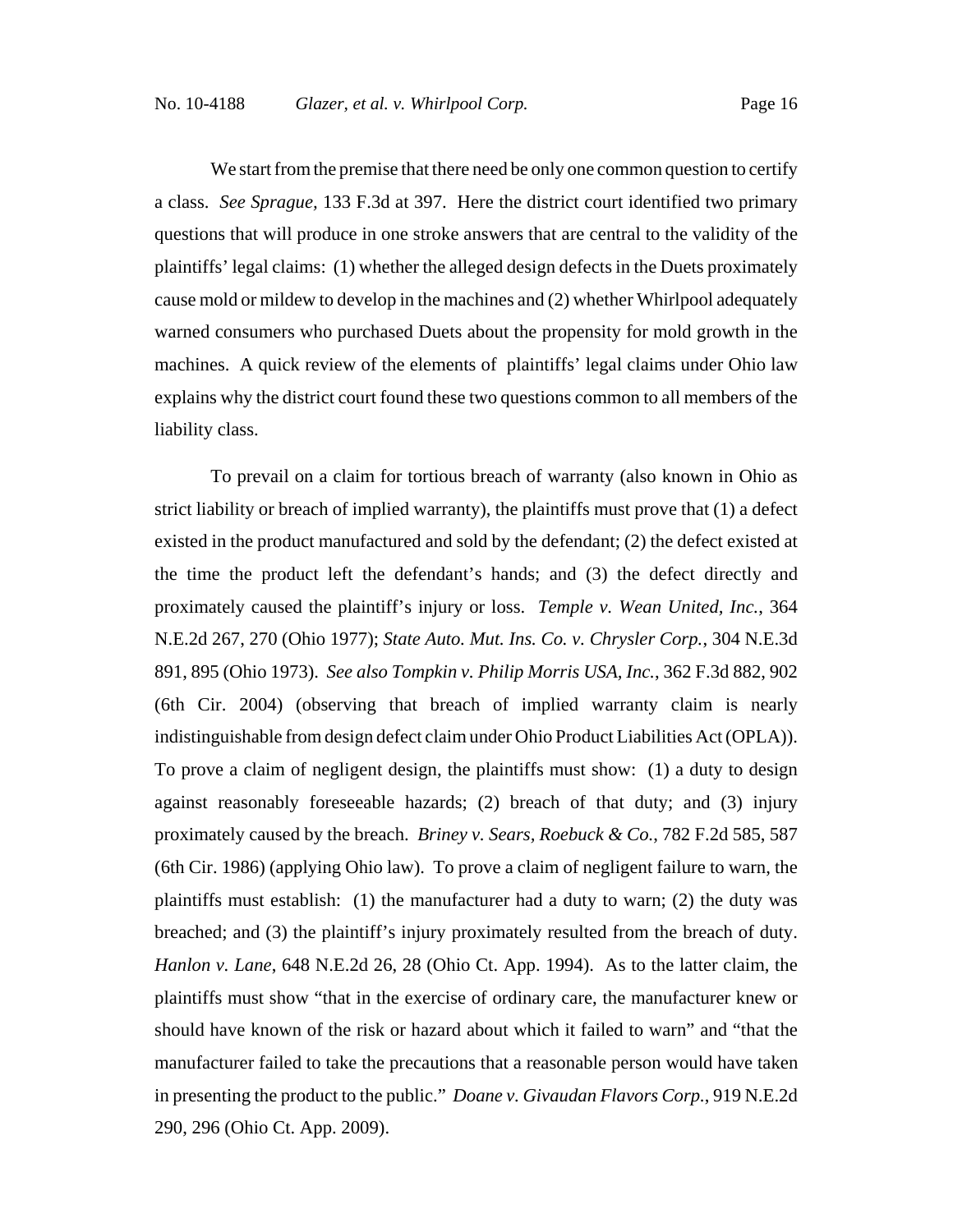The claims for tortious breach of warranty and negligent design rise or fall on whether a design defect proximately causes mold or mildew to develop in the Duets. Success on the negligent failure-to-warn claim depends on whether Whirlpool had a duty to warn consumers about the propensity for mold growth in Duets and breached that duty. The district court correctly ruled that these two central questions are common to the entire liability class.

Whirlpool claims that commonality is defeated because the Duets were built over a period of years on two different platforms, resulting in the production of twenty-one different models during the relevant time frame. While the trial evidence may concern different Duet models built on two different platforms, the common question of whether design defects cause mold growth remains across the manufacturing spectrum Whirlpool describes. Plaintiffs' evidence—some of which comes directly from internal documents authored by Whirlpool's own Lead Engineer of Advance Chemistry Technology, Andrew Hardaway—confirms that the two platforms are nearly identical, the design issues concerned various models, and most of the differences in models were related to aesthetics, not design.**<sup>1</sup>** Whether the alleged design defects caused biofilm and mold to accumulate in the Duets is a common issue for all members of the certified class.

The Seventh Circuit agreed with this point when it reversed the denial of class certification in a similar case challenging alleged design defects in Sears Kenmore brand front-loading washing machines manufactured by Whirlpool. *See Butler v. Sears, Robuck & Co.*, 702 F.3d 359, 361 (7th Cir. 2012), *cert. granted*, *judgment vacated*, *Sears, Roebuck & Co. v. Butler*, 2013 WL 775366 (U.S. June 3, 2013) (No. 12-1067).**<sup>2</sup>** That court stated: "The basic question in the litigation—were the machines defective in permitting mold to accumulate and generate noxious odors?—is common to the entire mold class, although the answer may vary with the differences in design. The individual

**<sup>1</sup>** Although Hardaway subsequently provided Whirlpool with affidavits attempting to change or clarify prior statements he made in internal company documents addressed to team members working on the mold problem, his credibility is ultimately an issue for the jury to determine.

<sup>&</sup>lt;sup>2</sup>As in this case, the Supreme Court granted certiorari and remanded the case to the Seventh Circuit for reconsideration in light of *Comcast Corp.*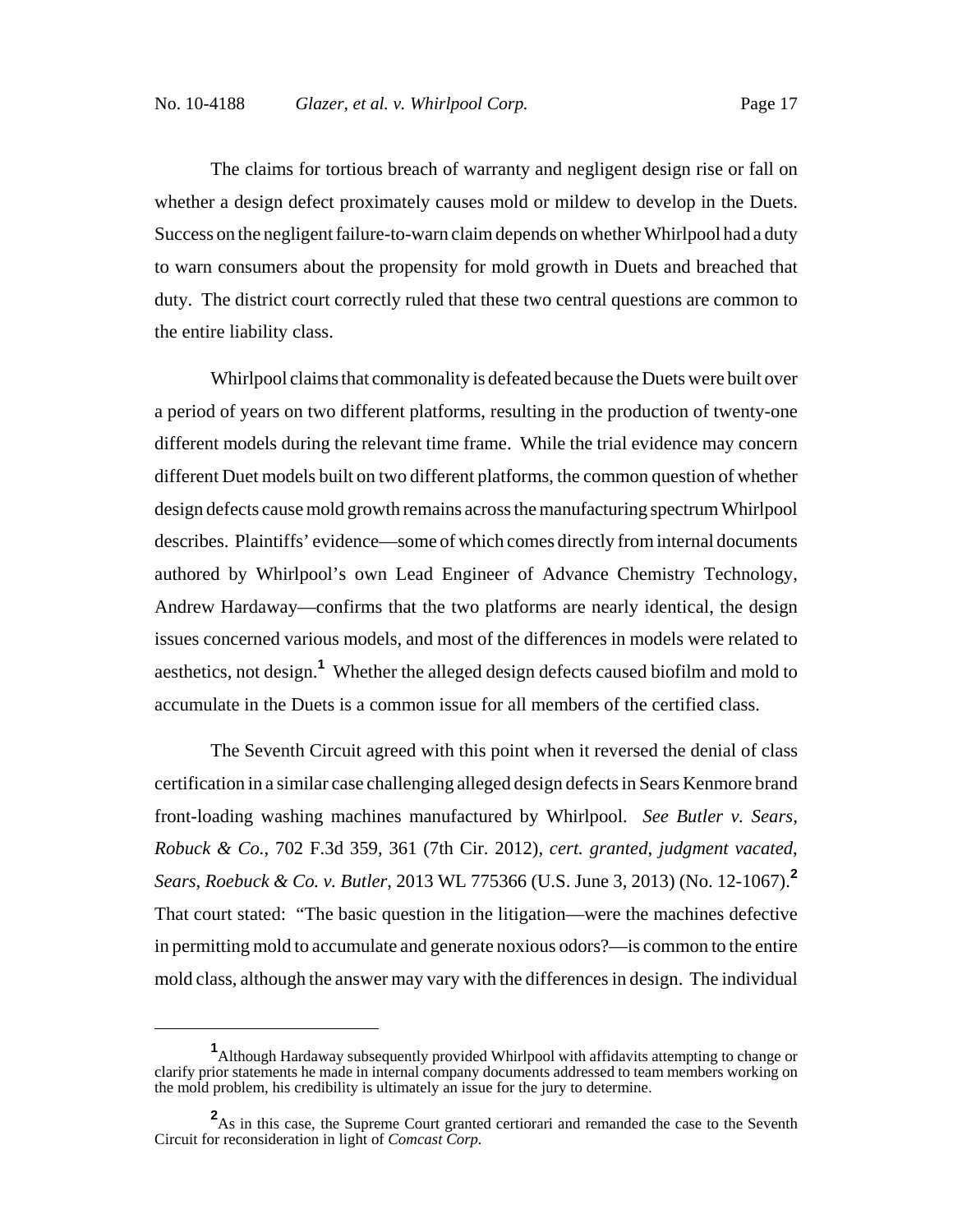questions are the amount of damages owed particular class members (the owners of the washing machines)." *Id.* This reasoning is consistent with our own that "[n]o matter how individualized the issue of damages may be," determination of damages "may be reserved for individual treatment with the question of liability tried as a class action," *Sterling v. Velsicol Chem. Corp.*, 855 F.2d 1188, 1197 (6th Cir. 1988), a course the district court followed here.

Whirlpool next asserts that consumer laundry habits vary widely by household; therefore, proof of proximate cause must be determined individually for each plaintiff in the class. The record indicates otherwise. Whirlpool's own documents confirmed that its design engineers knew the mold problem occurred despite variations in consumer laundry habits and despite remedial efforts undertaken by consumers and service technicians to ameliorate the mold problem. Plaintiffs' expert, Dr. Gary Wilson, Whirlpool's own former Director of Laundry Technology, opined that consumer habits and home environments could influence the amount of biofilm in the Duets, but those factors are not the underlying cause of biofilm. Whirlpool challenges Dr. Wilson's testimony on the ground that he did not evaluate later design changes to the Duets to see if those changes rectified the mold problem. Dr. Wilson acknowledged that Whirlpool made changes to the "Access" platform tub design, but found that other areas of the machines built on the "Access" platform continued to collect biofilm. In addition, he examined a later-generation Duet Sport built on the "Horizon" platform and found that it was still manufactured with cavities on the side of the tub exposed to water, increasing the likelihood of biofilm collection. Even removing those cavities, he explained, would not completely eliminate the biofilm problem because of other design defects. *See Samuel-Bassett v. KIA Motors Am., Inc.*, 34 A.3d 1, 22–24 (Pa. 2011) (rejecting claim that design changes defeated commonality and predominance where modifications did not significantly alter the basic defective design).

Because the evidence confirms that the issues regarding alleged design flaws are common to the class, this case is similar to *Daffin*, where the Ohio plaintiff class alleged that a defective throttle body assembly installed in two different model years of minivans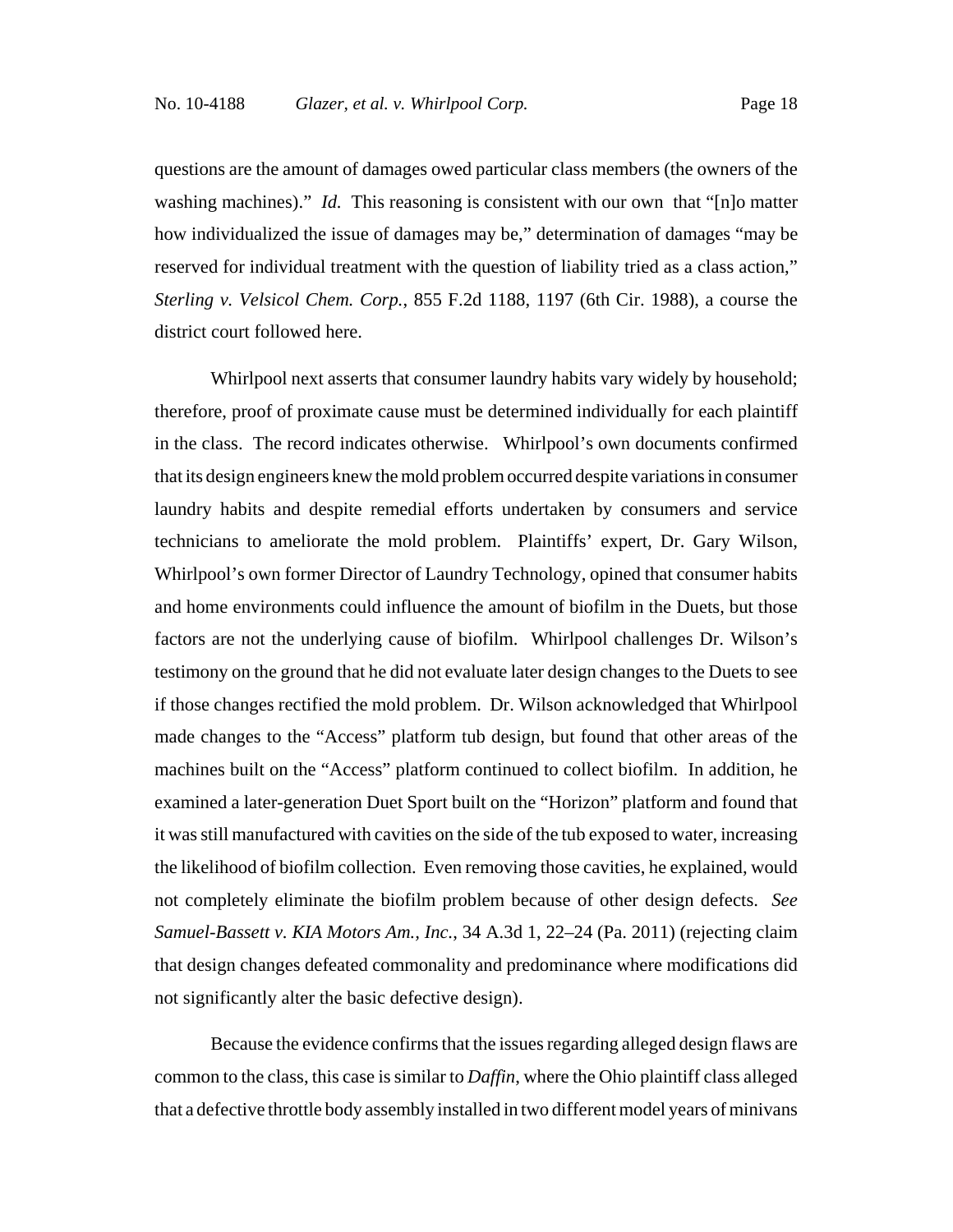caused the accelerators to stick. *Daffin*, 458 F.3d at 550. Class certification was appropriate because proof could produce a common answer about whether the automotive part was defective. *Id.* Likewise, proof in this case will produce a common answer about whether the alleged design defects in the Duets proximately caused mold or mildew to grow in the machines. Common proof will advance the litigation by resolving this issue "in one stroke" for all members of the class. *See Dukes*, 131 S. Ct. at 2551.

Whirlpool relies on *In re American Medical Systems*, which is distinguishable from this case. There the commonality prerequisite was not satisfied because plaintiffs did not allege any particular defect common to all plaintiffs where at least ten different prosthetic implant models had been modified over the years. *In re Am. Med. Sys.*, 75 F.3d at 1080–81. Not only were the unique individual medical histories of the plaintiffs at issue, but proof varied widely among the plaintiffs concerning medical complications resulting from the implanted devices. *Id.* at 1081. The individual injuries could be attributed to such wide-ranging factors as surgical error, anatomical incompatibility, and infection. *Id.* Because of these distinguishing circumstances, *In re American Medical Systems* does not control this case.

Whirlpool next contends that the certified class is too broad because it includes Duet owners who allegedly have not experienced a mold problem and are pleased with the performance of their Duets. Satisfied consumers lack anything in common with consumers who may have misused their machines and complain of a mold problem, Whirlpool argues; furthermore, Glazer and Allison are atypical of satisfied consumers and cannot represent them. Our precedent indicates otherwise.

The existence of currently satisfied Duet owners in Ohio did not preclude the district court from certifying the Ohio class. In *Daffin—*also an Ohio defective product case—we affirmed class certification, holding: "Although the class includes those owners who never actually experienced a manifestation of the alleged defect, the class certification was not an abuse of discretion because the class and the named plaintiff meet the elements of Federal Rule of Civil Procedure 23(a) and 23(b)(3)." *Daffin*,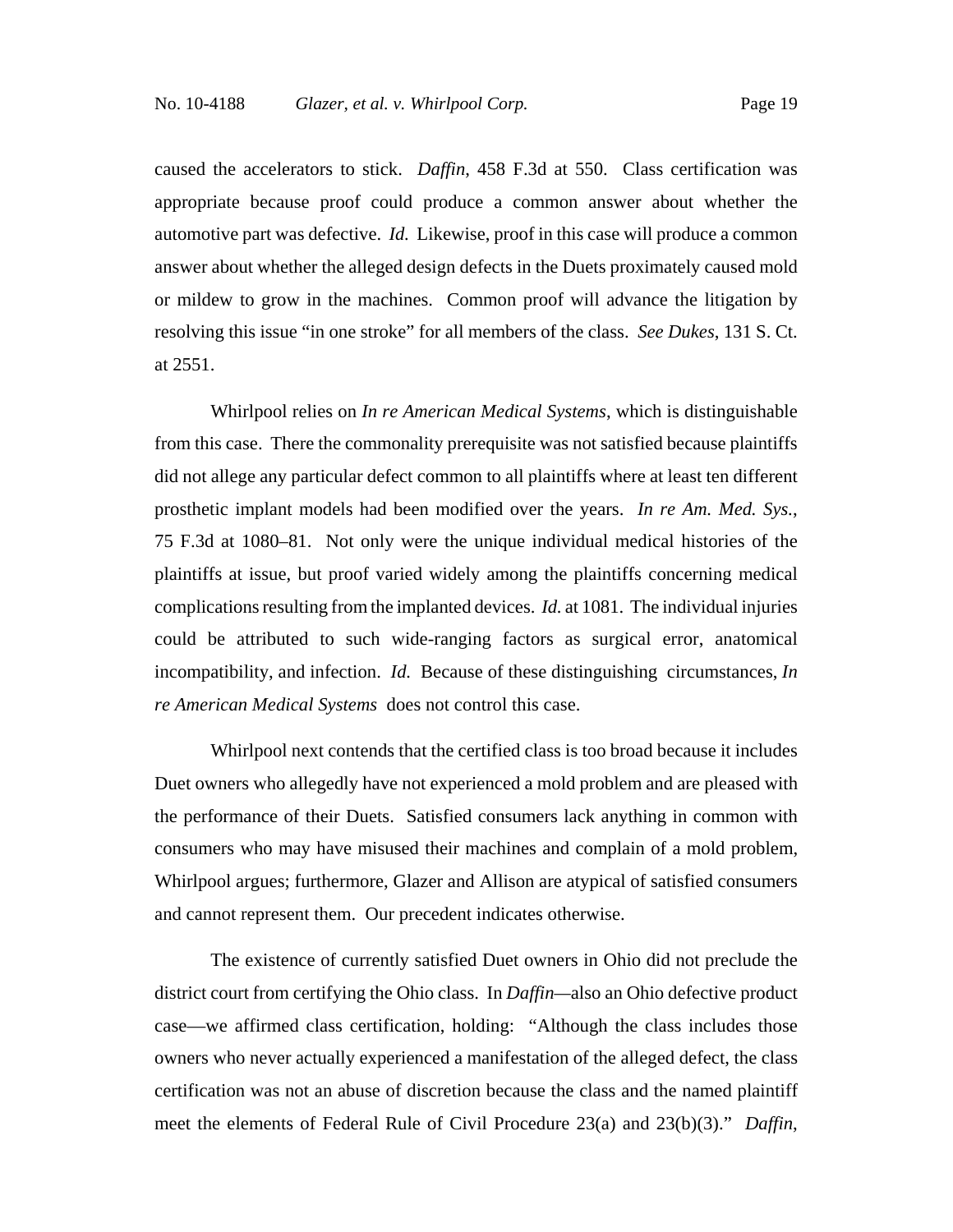458 F.3d at 550. After determining that all the class members claimed the delivery of a good that did not conform to defendant's warranty, we turned to Rule 23(b)(3). We concluded that three common questions—whether the part at issue was defective; whether that defect reduced the value of the car; and whether defendant's warranty covered the latent defect—predominated, prompting us to affirm certification of a class of all vehicle owners. *Id*. at 554. Thus, *Daffin* supports our determinations under Rule 23(a) and those further discussed below under Rule 23(b)(3).

Finally, Whirlpool contends that the plaintiffs did not raise below a "premium price" theory of recovery, but even if they did, Ohio law does not allow pursuit of such a theory. The evidentiary record and Ohio law convinces us that these arguments are without merit.

The plaintiffs alleged on behalf of all Duet owners that Whirlpool impliedly warranted that the Duets were of good and merchantable quality, both fit and safe for their ordinary intended use. R. 80, Third Amended Master Class Action Complaint ¶ 131, Page ID 1640. Because of the alleged design defects and

[a]s a direct and proximate result of Whirlpool's warranty breach, the Ohio Plaintiffs and the other members of the Ohio Class were caused to suffer *loss attributable to the decreased value of the product itself*, and consequential damages—losses sustained by the purchase of the defective product—and the Ohio Plaintiffs and the other members of the Ohio Class will have to spend monies to repair and/or replace the washers.

*Id.* ¶ 134, Page ID 1640 (emphasis added). The plaintiffs further alleged that Whirlpool owed a duty to class members "to exercise ordinary and reasonable care to properly design" the Duets and that Whirlpool "had a pre-sale duty to warn potential purchasers that the [Duets] carried with them greater risks of foul [odors] and health hazards than an ordinary consumer would expect when using the [Duets] in their intended or reasonably-foreseeable manner." *Id.* ¶¶ 140–41, Page ID 1641.

Plaintiffs' counsel repeated this theme as he opened oral argument in the district court on the motion to certify a class. After disclosing the prices Glazer and Allison paid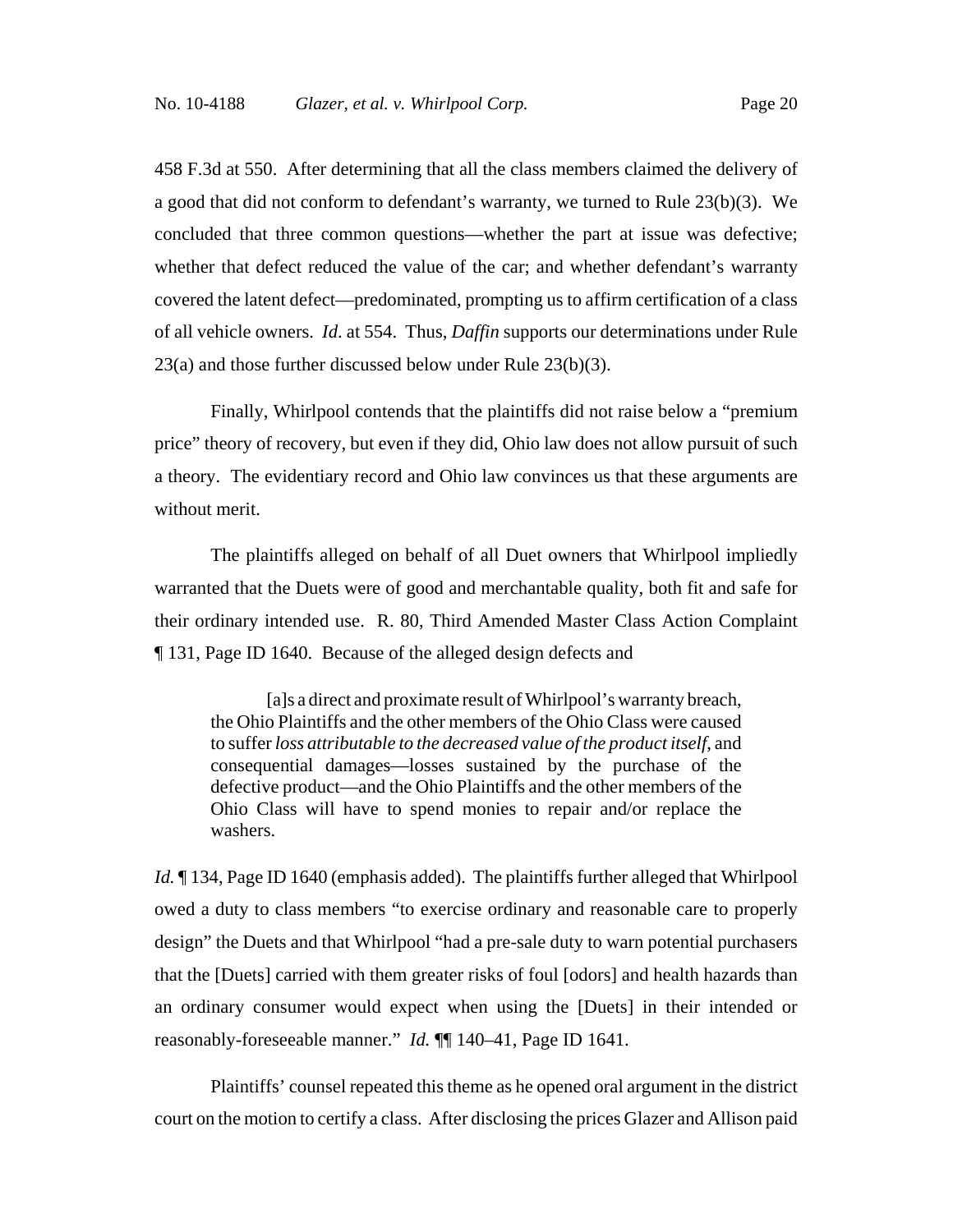for their Duets, counsel contended that both plaintiffs "paid a premium for their Whirlpool washers. Both of them experienced foul smells from their machines within the first year." R. 134 Page ID 4777. When the court asked whether there would be any problem in defining the class to include Duet owners who have not had any particular problems with their machines, plaintiffs' counsel replied that "[h]ere everybody owns the washer that has the same defect and the same problem" although "not everyone, as yet, has necessarily had the odor problem." *Id.* at 4778–79. Counsel cited *Daffin* to support class certification where that class included "those owners who never experienced a manifestation of the alleged defect." *Id.* at 4780. Based on *Daffin*, the district court properly included all Duet owners in the class. If defective design is ultimately proved, all class members have experienced injury as a result of the decreased value of the product purchased. The remedy for class members who purchased Duets at a premium price but have not experienced a mold problem can be resolved through the individual determination of damages as the district court determined.

As to the legal component of Whirlpool's argument, the Ohio cases may not use the phrase "premium price theory of recovery." But Ohio law permits ordinary consumers who are not in privity of contract with product manufacturers to bring claims such as negligent design and negligent failure-to-warn in order to recover damages for economic injury only, as the district court exhaustively explained when it denied Whirlpool's motion to dismiss the Ohio tort claims under Federal Rule of Civil Procedure 12(b)(6). *See In re Whirlpool Corp. Front-Loading Washer Prods. Liab. Litig.*, 684 F. Supp. 2d 942, 949–51 (N.D. Ohio Nov. 3, 2009) (and numerous Ohio state and federal cases cited therein).

Because *all* Duet owners were injured at the point of sale upon paying a premium price for the Duets as designed, even those owners who have not experienced a mold problem are properly included within the certified class. Moreover, under the negligent failure-to-warn theory of liability, the plaintiffs need not prove that mold manifested in every Duet owned by class members because the injury to all Duet owners occurred when Whirlpool failed to disclose the Duets' propensity to develop biofilm and mold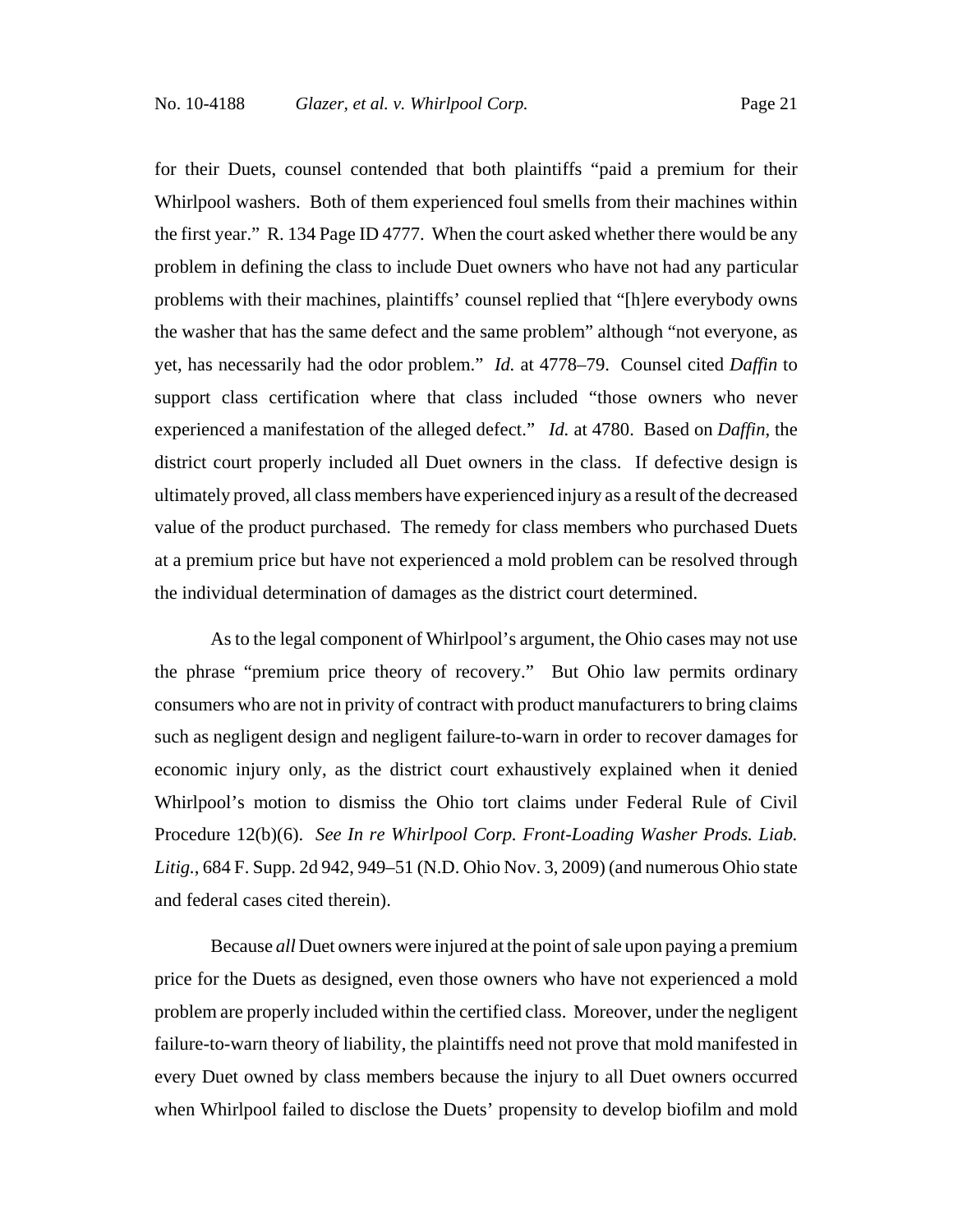growth. *See Tait v. BSH Home Appliance Corp.*, 289 F.R.D. 466, 479 (C.D. Cal. 2012) (discussing similar point-of-sale argument when certifying a class where plaintiffs alleged defective design of front-loading washing machines caused development of biofilm and mold).

Circuit cases support our conclusion. In *Wolin v. Jaguar Land Rover North America, LLC*, 617 F.3d 1168, 1173 (9th Cir. 2010), a car manufacturer successfully argued before the district court that class certification was inappropriate because the named class plaintiffs did not prove that an alignment geometry defect causing premature tire wear manifested in a majority of the class members' vehicles. The Ninth Circuit reversed and remanded for class certification, holding that "proof of the manifestation of a defect is not a prerequisite to class certification[,]" and that "individual factors may affect premature tire wear, [but] they do not affect whether the vehicles were sold with an alignment defect." *Id. See also Tait*, 289 F.R.D. at 479 (citing *Wolin* and our prior opinion in this case to reject an argument that all class members must show actual manifestation of biofilm in front-loading washing machines to permit class certification). Similarly, in *Stearns v. Ticketmaster Corp.*, 655 F.3d 1013, 1021 (9th Cir. 2011), the appellate court concluded that the plaintiff class sufficiently established injury for standing purposes by showing that "[e]ach alleged class member was relieved of money in the transactions." These persuasive authorities support our conclusion under Ohio law that not all class members must demonstrate manifestation of biofilm and mold growth in their Duets before those individuals may be included in the certified class.

If Whirlpool can prove that most class members have not experienced a mold problem and that it adequately warned consumers of any propensity for mold growth in the Duets, then Whirlpool should welcome class certification. By proving that the Duets are not defectively designed and that no warnings were needed (or if they were, that adequate warnings were issued to consumers), Whirlpool can obtain a judgment binding all class members who do not opt out of the class.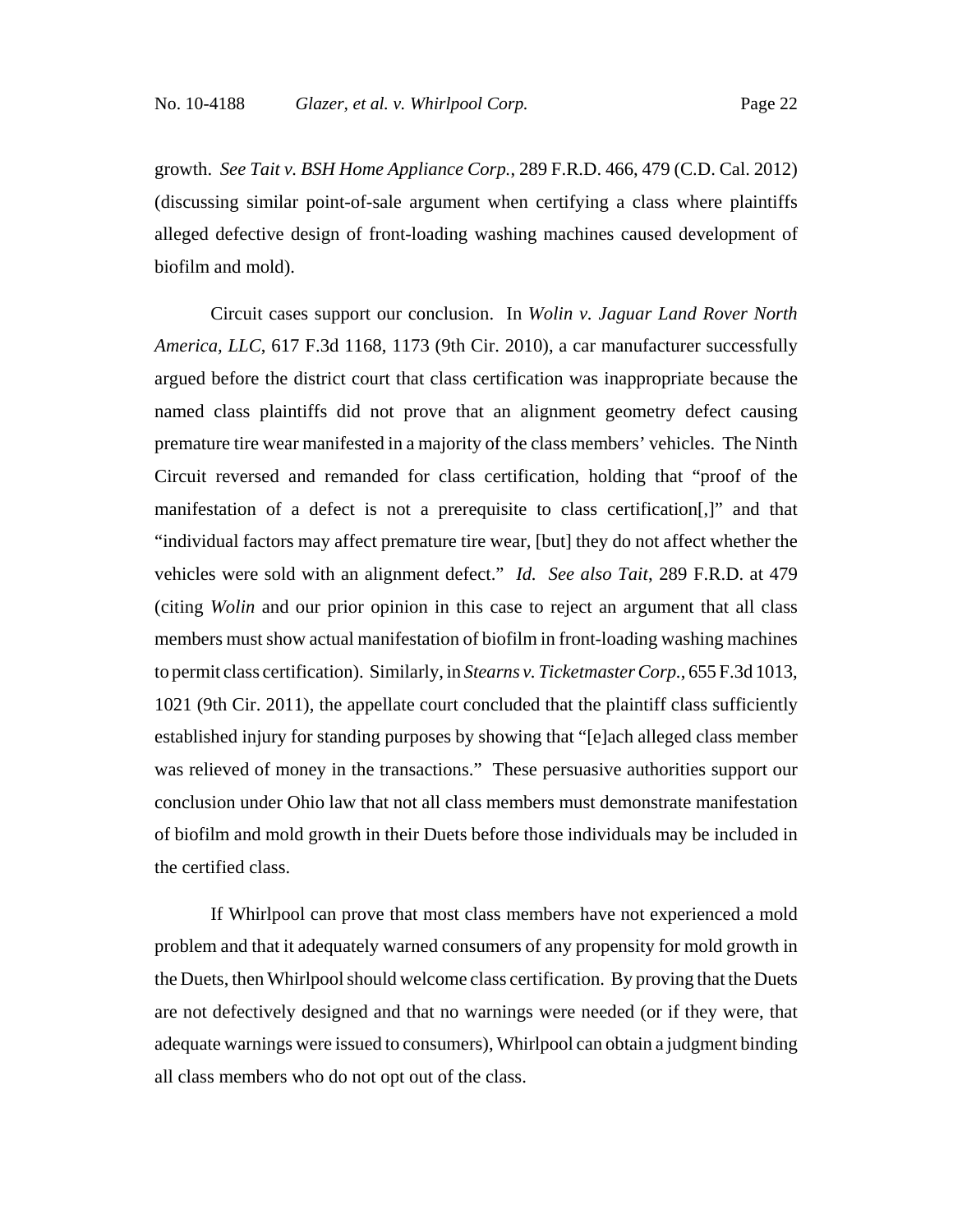In summary, the trial of common questions will evoke common answers likely to drive resolution of this lawsuit. *See Dukes*, 131 S. Ct. at 2551. Plaintiffs Glazer and Allison are typical of class members and they, with leadership of their class counsel, will fairly represent the class. The named plaintiffs purchased Whirlpool Duets, believing them to be of good and merchantable quality, fit and safe for their ordinary intended use. Like all Ohio Duet owners, Glazer and Allison used the washing machines for their intended use and in a reasonably-foreseeable manner. The Duets Glazer and Allison purchased developed mold growth despite differences in their laundry habits and despite the efforts of service technicians to abate the mold problem. Thus, Glazer and Allison will adequately represent other Duet owners whose machines similarly developed the mold problem. They will also fairly represent those Duet purchasers who have not yet experienced a mold problem. Plaintiffs alleged and argued below that *all* Duet owners suffered injury immediately upon purchase of a Duet due to the design defect in, and the decreased value of, the product itself, whether mold causing additional consequential damages has yet manifested or not.

For these reasons, the district court did not abuse its discretion in ruling that the Rule 23(a) prerequisites of numerosity, commonality, typicality, and adequate representation are satisfied for certification of a liability class only.

#### *4. The Rule 23(b)(3) prerequisites: predominance and superiority*

This brings us to the plaintiffs' showing on the Rule 23(b)(3) requirements of predominance and superiority. The analyses in many of the cases discussed above confirm the presence of predominance and superiority in this case, but two recent governing Supreme Court cases on predominance and superiority seal our conviction that this is so: *Amgen Inc. v. Connecticut Retirement Plans & Trust Funds*, 133 S. Ct. 1184 (2013), and *Comcast Corp. v. Behrend*, 133 S. Ct. 1426 (2013). An orderly analysis begins with examination of *Amgen*, followed by *Comcast Corp.*, which was decided one month later.

In *Amgen*, the Supreme Court affirmed certification of a class in a securities fraud case brought under § 10(b) and Rule 10b-5 premised on the fraud-on-the-market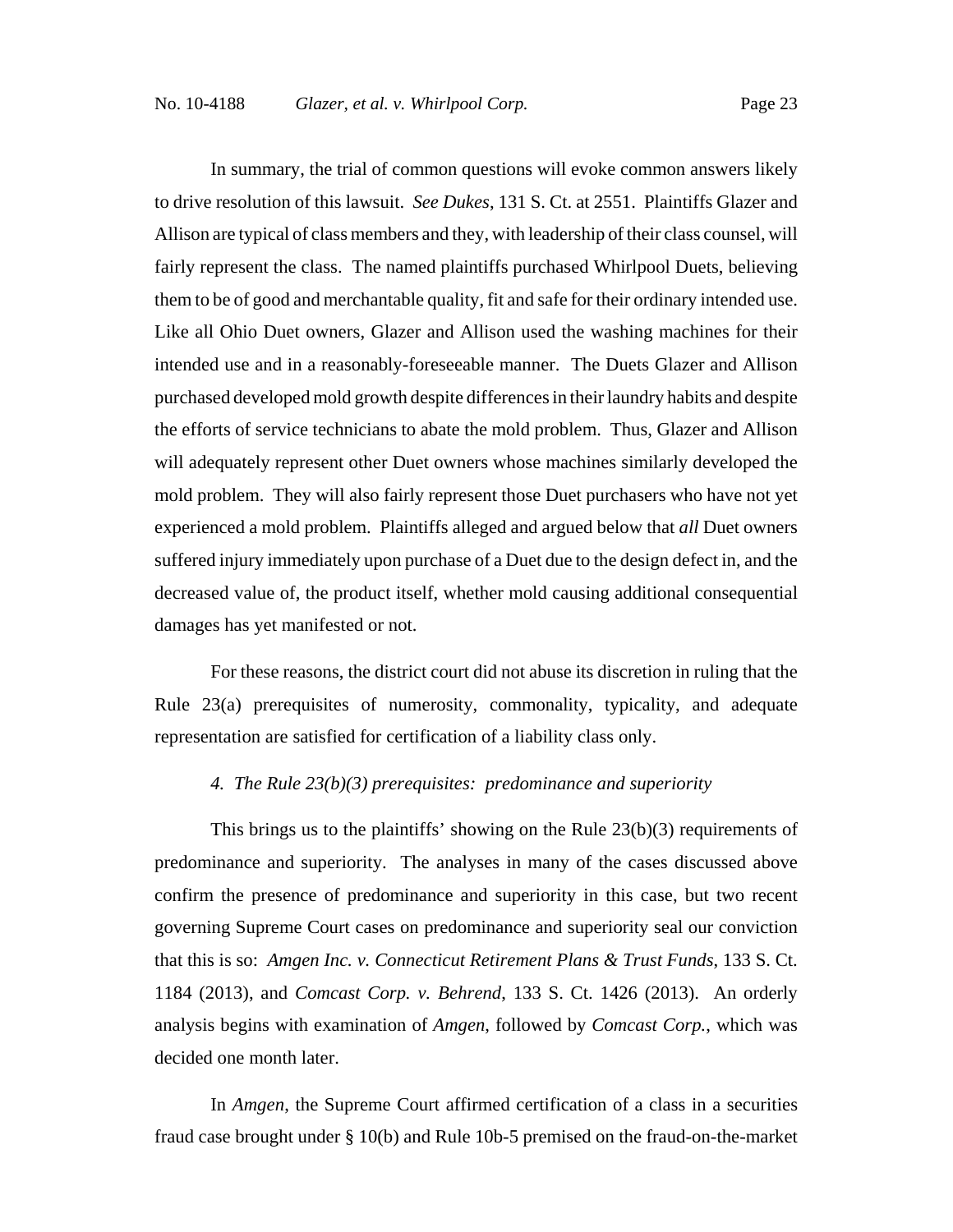theory of liability. *Id.* at 1190, 1194, 1204. Amgen did not dispute that Connecticut Retirement met all four of the class action prerequisites of Rule 23(a); the case focused on the Rule 23(b)(3) predominance inquiry. *Id.* at 1190–91. Amgen contended that, to demonstrate predominance and insure class certification, Connecticut Retirement was required to prove, not plausibly plead, a central element of its case: the materiality of Amgen's alleged misrepresentations or omissions. *Id.* at 1191. The Supreme Court responded to Amgen's position with this holding:

While Connecticut Retirement certainly must prove materiality to prevail on the merits, we hold that such proof is not a prerequisite to class certification. Rule 23(b)(3) requires a showing that *questions* common to the class predominate, not that those questions will be answered, on the merits, in favor of the class. Because materiality is judged according to an objective standard, the materiality of Amgen's alleged misrepresentations and omissions is a question common to all members of the class Connecticut Retirement would represent.

*Id.* at 1191. The Court repeatedly emphasized that the predominance inquiry must focus on common questions that can be proved through evidence common to the class. *Id.* at 1195–96. A plaintiff class need not prove that each element of a claim can be established by classwide proof: "What the rule does require is that common questions '*predominate* over any questions affecting only individual [class] members.'" *Id.* at 1196.

The Court further explained in *Amgen* that an inability of the plaintiff class "to prove materiality would not result in individual questions predominating. Instead, a failure of proof on the issue of materiality would end the case, given that materiality is an essential element of the class members' securities-fraud claims." *Id.* at 1191. The plaintiff class before the Court was "entirely cohesive: It will prevail or fail in unison. In no event will the individual circumstances of particular class members bear on the inquiry." *Id.* For this reason, the Court rejected Amgen's contention that, under Rule  $23(b)(3)$ , "Connecticut Retirement must first establish that it will win the fray.... [T]he office of a Rule  $23(b)(3)$  certification ruling is not to adjudicate the case; rather, it is to select the 'metho[d]' best suited to adjudication of the controversy 'fairly and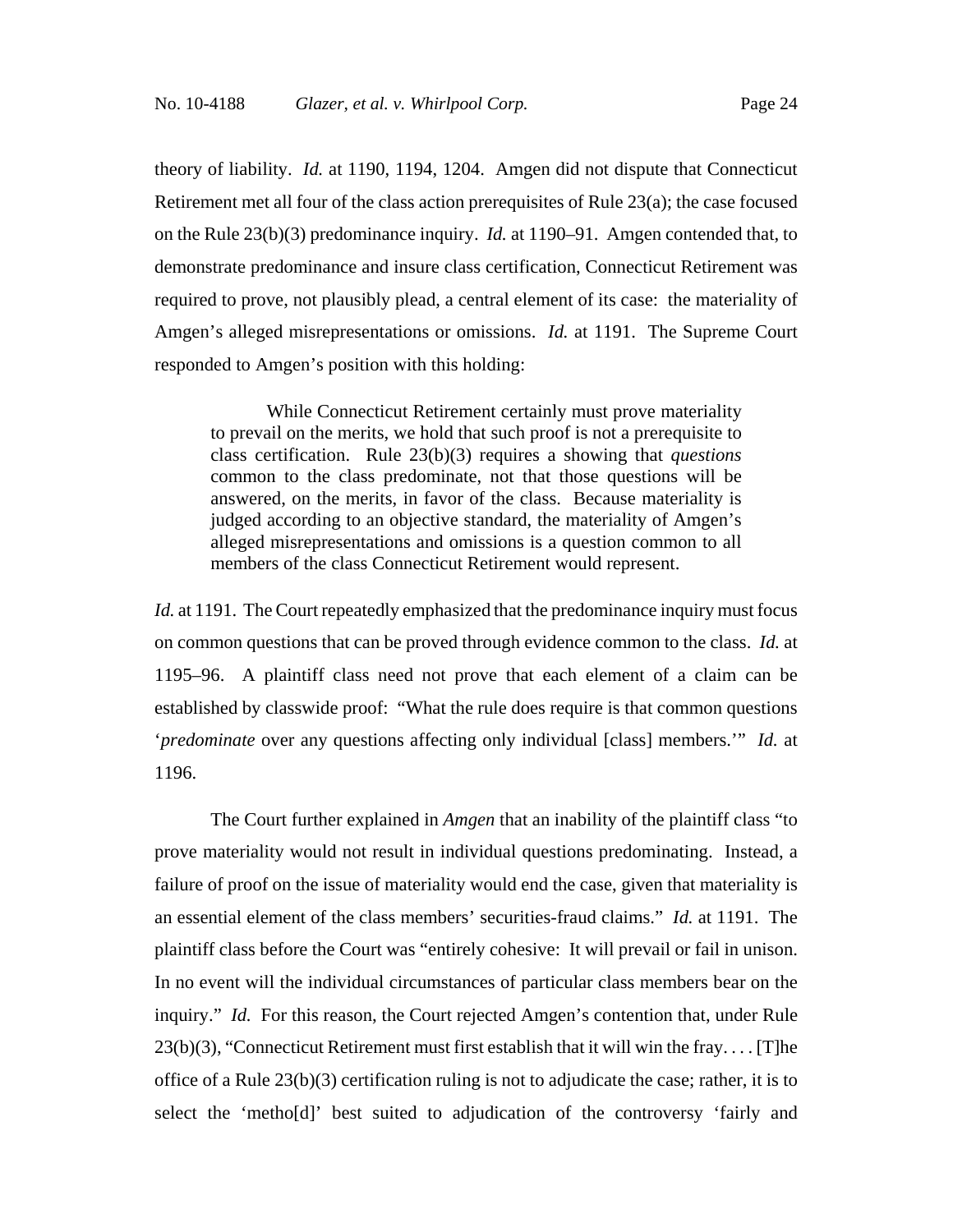efficiently.'" *Id.* Class adjudication in these circumstances is more efficient, the Court also explained, because it avoids a "mini-trial" at certification that if successful must be repeated at trial or if unsuccessful frees the non-named class members to multiply the litigation. *Id.* at 1201.

Following *Amgen*'s lead, we uphold the district court's determination that liability questions common to the Ohio class—whether the alleged design defects in the Duets proximately caused mold to grow in the machines and whether Whirlpool adequately warned consumers about the propensity for mold growth—predominate over any individual questions. As in *Amgen*, the certified liability class "will prevail or fail in unison," *id.* at 1191, for all of the same reasons we discussed above in conjunction with the Rule  $23(a)$  prerequisites of commonality and typicality. Rule  $23(b)(3)$  does not mandate that a plaintiff seeking class certification prove that each element of the claim is susceptible to classwide proof. *Id.* at 1196. Evidence will either prove or disprove as to all class members whether the alleged design defects caused the collection of biofilm, promoting mold growth, and whether Whirlpool failed to warn consumers adequately of the propensity for mold growth in the Duets. *See id.*; *Young*, 693 F.3d at 544; *Randleman v. Fid. Nat'l Title Ins. Co.*, 646 F.3d 347, 352–54 (6th Cir. 2011).

Whirlpool does not point to any "fatal dissimilarity" among the members of the certified class that would render the class action mechanism unfair or inefficient for decision-making. *See Amgen*, 133 S. Ct. at 1197. Instead, Whirlpool points to "a fatal similarity—[an alleged] failure of proof as to an element of the plaintiffs' cause of action." *Id.* (quoting Nagareda, Class Certification in the Age of Aggregate Proof, 84 N.Y.U.L. Rev. 97, 107 (2009)). That contention, the Supreme Court instructs, "is properly addressed at trial or in a ruling on a summary-judgment motion. The allegation should not be resolved in deciding whether to certify a proposed class." *Id.* Tracking the Supreme Court's reasoning, we conclude here that common questions predominate over any individual ones. Simply put, this case comports with the "focus of the predominance inquiry"—it is "sufficiently cohesive to warrant adjudication by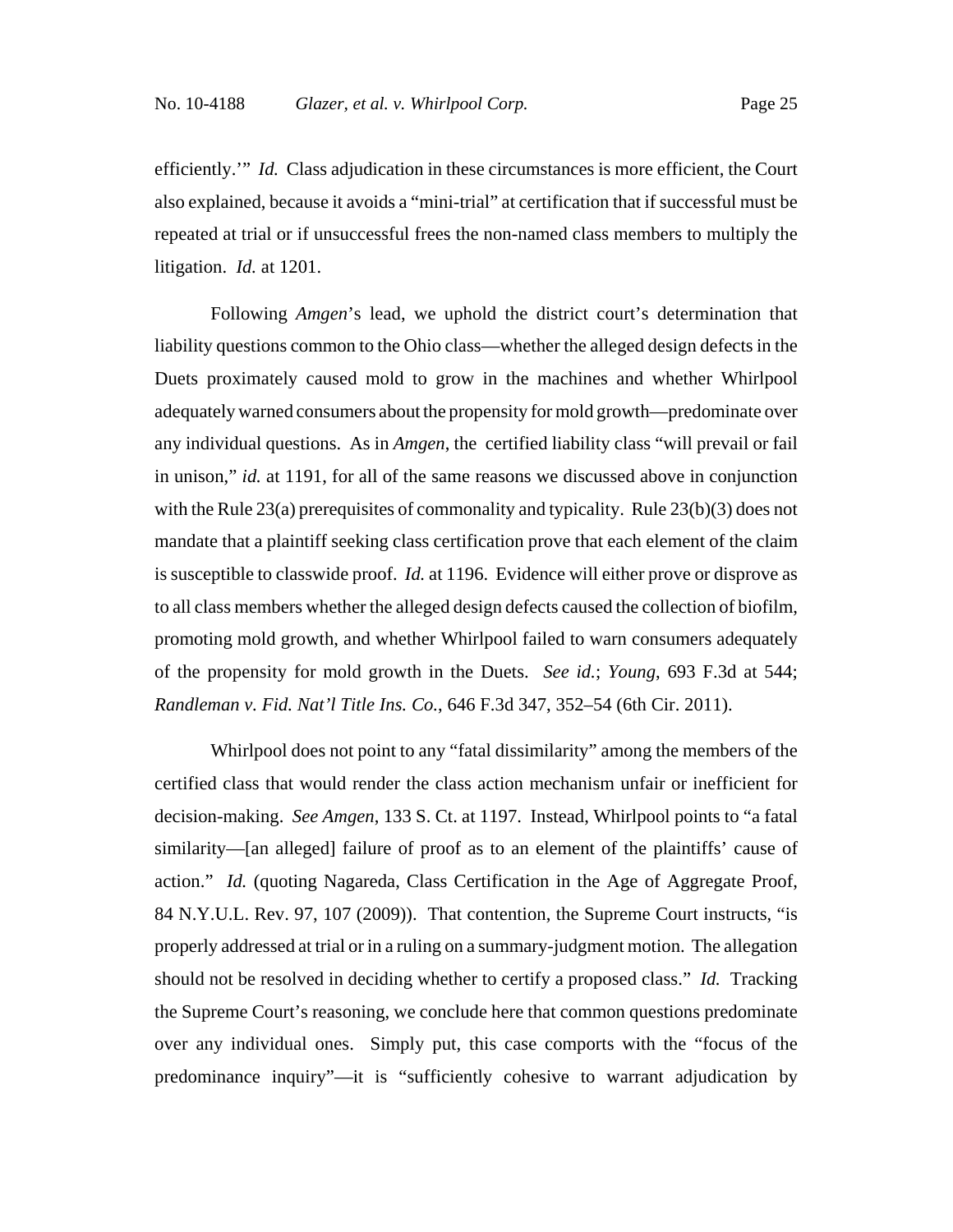representation." *Id.* at 1196 (quoting *Amchem Prods., Inc. v. Windsor*, 521 U.S. 591, 623 (1997)).

The Supreme Court's subsequent decision in *Comcast Corp.* further instructs us on the necessary predominance inquiry, but after carefully considering the precepts discussed there, we conclude that the case does not change the outcome of our Rule 23 analysis. We explain why.

In *Comcast Corp.*, the district court certified a liability *and* damages class under Rules  $23(a) \& (b)(3)$  comprised of more than two million current and former Comcast subscribers who sought damages for alleged violations of federal antitrust laws. 133 S. Ct. at 1429–31. Although the plaintiffs proposed four different theories of antitrust impact, the district court found that only one could be proved in a manner common to all class plaintiffs: the theory that "Comcast engaged in anticompetitive clustering conduct, the effect of which was to deter the entry of overbuilders in the Philadelphia" Designated Market Area (DMA). *Id.* at 1430–31 & n.3.

The plaintiffs' expert calculated damages for the entire class using a model that failed to isolate the damages resulting from the one theory of antitrust impact the district court had allowed to proceed. *Id.* The court nonetheless certified the class, finding that the damages related to the allowed theory could be calculated on a classwide basis. *Id.* at 1431. The Third Circuit affirmed. *Id.*

The Supreme Court reversed in a decision that it described as turning "on the straightforward application of class-certification principles." *Id.* at 1433. Because the plaintiffs would be entitled to damages resulting only from the allowed liability theory if they were to prevail on the merits, the Court instructed that the "model purporting to serve as evidence of damages . . . must measure only those damages attributable to that theory. If the model does not even attempt to do that, it cannot possibly establish that damages are susceptible of measurement across the entire class for purposes of Rule 23(b)(3)." *Id.* at 1433.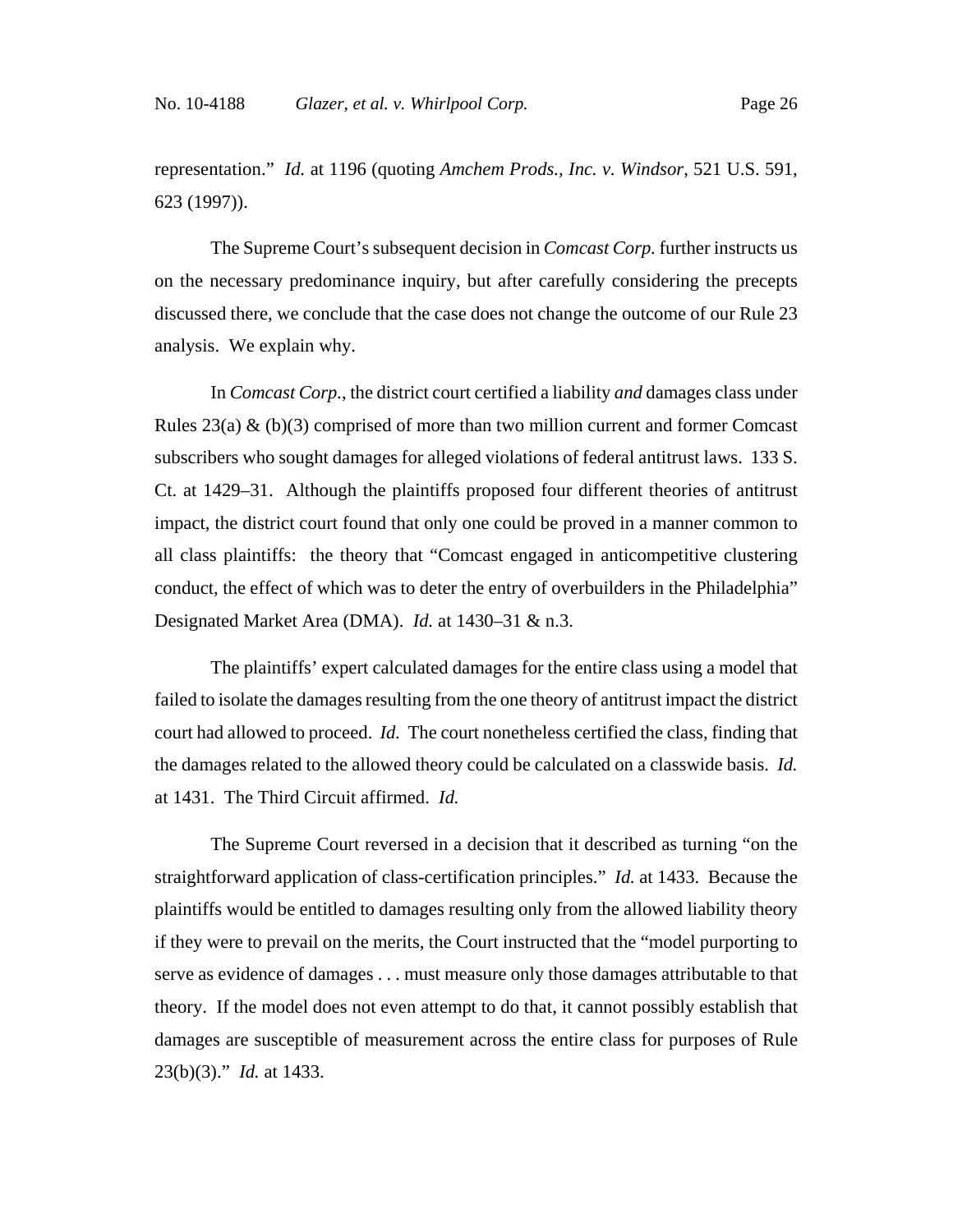Neither the Third Circuit nor the district court had required the plaintiffs to link each liability theory to a damages calculation because, those courts reasoned, doing so would necessitate inquiry into the merits, which had no place in the class certification decision. *Id.* The Supreme Court rejected that analysis as contradictory to *Dukes*, 131 S. Ct. at 2551–52 & n.6, and as improperly permitting plaintiffs to offer any method of damages measurement, no matter how arbitrary, at the class-certification stage, thereby reducing the predominance requirement of Rule 23(b)(3) "to a nullity." *Comcast Corp.*, 133 S. Ct. at 1433. Due to the model's inability to distinguish damages attributable to the allowed theory of liability, the Court ruled that the predominance prerequisite of Rule 23(b)(3) did not warrant certification of a class. *Id.* at 1435. Accordingly, the Court reversed the certification order. *Id.*

This case is different from *Comcast Corp.* Here the district court certified only a liability class and reserved all issues concerning damages for individual determination; in *Comcast Corp.* the court certified a class to determine both liability and damages. Where determinations on liability and damages have been bifurcated, *see* Fed. R. Civ. P. 23(c)(4), the decision in *Comcast*—to reject certification of a liability and damages class because plaintiffs failed to establish that damages could be measured on a classwide basis—has limited application. To the extent that *Comcast Corp.* reaffirms the settled rule that liability issues relating to injury must be susceptible of proof on a classwide basis to meet the predominance standard, our opinion thoroughly demonstrates why that requirement is met in this case. *See Leyva v. Medline Indus. Inc.*, 716 F.3d 510, 514 (9th Cir. 2013) (observing after *Comcast* that class "must be able to show that their damages stemmed from the defendant's actions that created the legal liability").

Accordingly, the principles we glean from *Amgen* and *Comcast Corp.* include that to satisfy Rule 23(b)(3), named plaintiffs must show, and district courts must find, that questions of law or fact common to members of the class predominate over any questions that affect only individual members. *Amgen*, 133 S. Ct. at 1195–96; *Comcast Corp.*, 133 S. Ct. at 1433. Both cases are premised on existing class-action jurisprudence. The majority in *Comcast Corp.* concludes that the case "turns on the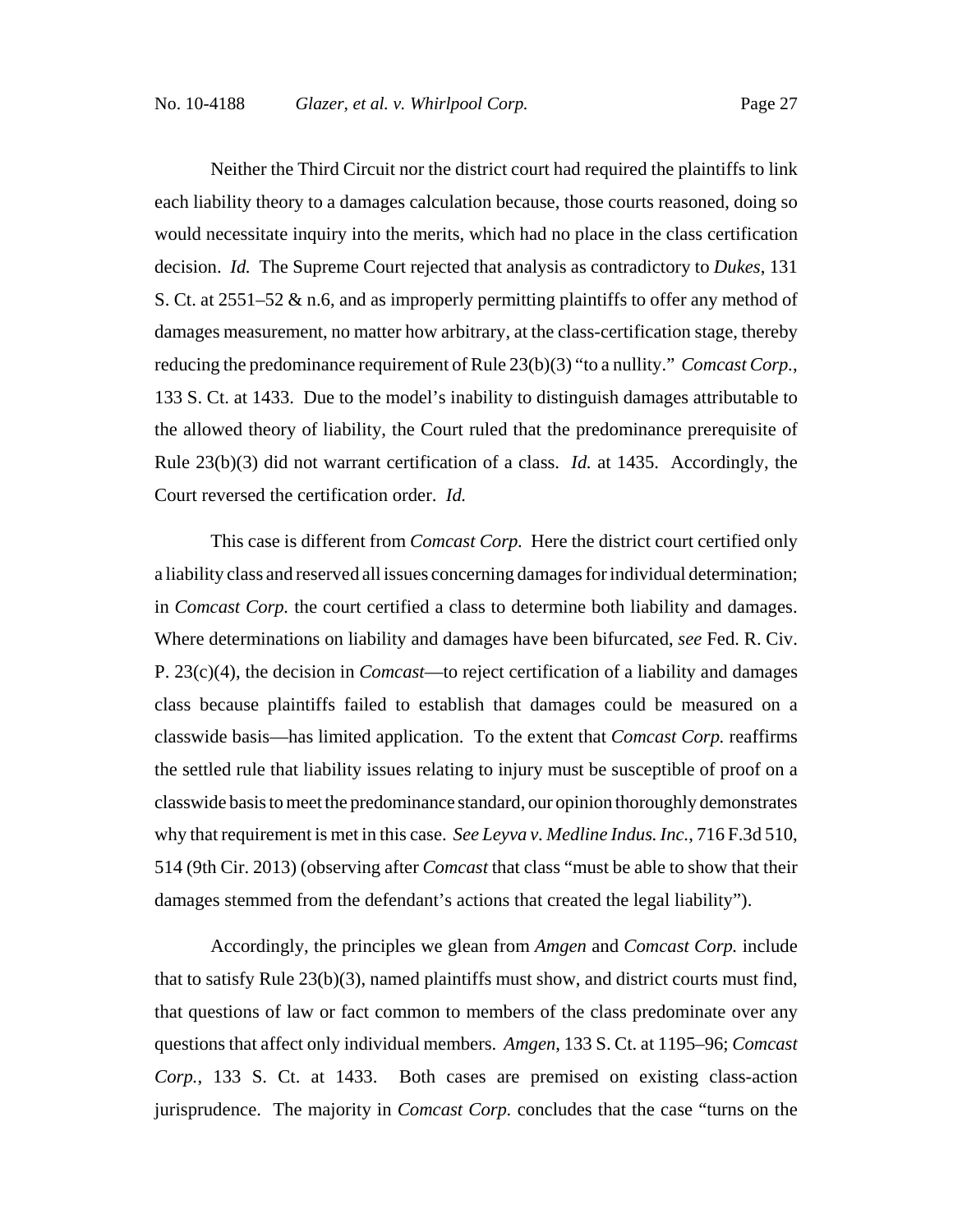straightforward application of class certification principles," 133 S. Ct. at 1433, and the dissent concurs that "the opinion breaks no new ground on the standard for certifying a class action under Federal Rule of Civil Procedure 23(b)(3)," *id.* at 1436. The dissent notes other class action principles that remain unchanged. "[W]hen adjudication of questions of liability common to the class will achieve economies of time and expense, the predominance standard is generally satisfied even if damages are not provable in the aggregate." *Id.* at 1437. A class may be divided into subclasses, Fed. R. Civ. P.  $23(c)(4)$ –(5), or, as happened in this case, "a class may be certified for liability purposes only, leaving individual damages calculations to subsequent proceedings." *Id.* at 1437 n.\*. Because "[r]ecognition that individual damages calculations do not preclude class certification under Rule 23(b)(3) is well nigh universal," *id.* at 1437 (citing, among other cases, *Beattie v. CenturyTel, Inc.*, 511 F.3d 554, 564–66 (6th Cir. 2007)), in "the mine run of cases, it remains the 'black letter rule' that a class may obtain certification under Rule 23(b)(3) when liability questions common to the class predominate over damages questions unique to class members." *Id.*

Thus, read in light of *Amgen, Comcast Corp.*, *Daffin*, and other cases we have discussed, the evidence and the district court's opinion convince us that class certification is the superior method to adjudicate this case fairly and efficiently. *See Amgen*, 133 S. Ct. at 1191; *Olden*, 383 F.3d at 507–10. Use of the class method is warranted particularly because class members are not likely to file individual actions—the cost of litigation would dwarf any potential recovery. *See Amgen*, 133 S. Ct. at 1202; *Amchem Prods., Inc.*, 521 U.S. at 617 (finding that in drafting Rule 23(b)(3), "the Advisory Committee had dominantly in mind vindication of 'the rights of groups of people who individually would be without effective strength to bring their opponents into court at all'"); *Carnegie v. Household Int'l, Inc.*, 376 F.3d 656, 661 (7th Cir. 2004) (noting that "[t]he *realistic* alternative to a class action is not 17 million individual suits, but zero individual suits" because of litigation costs). As the district court observed, any class member who wishes to control his or her own litigation may opt out of the class under Rule  $23(c)(2)(B)(v)$ .